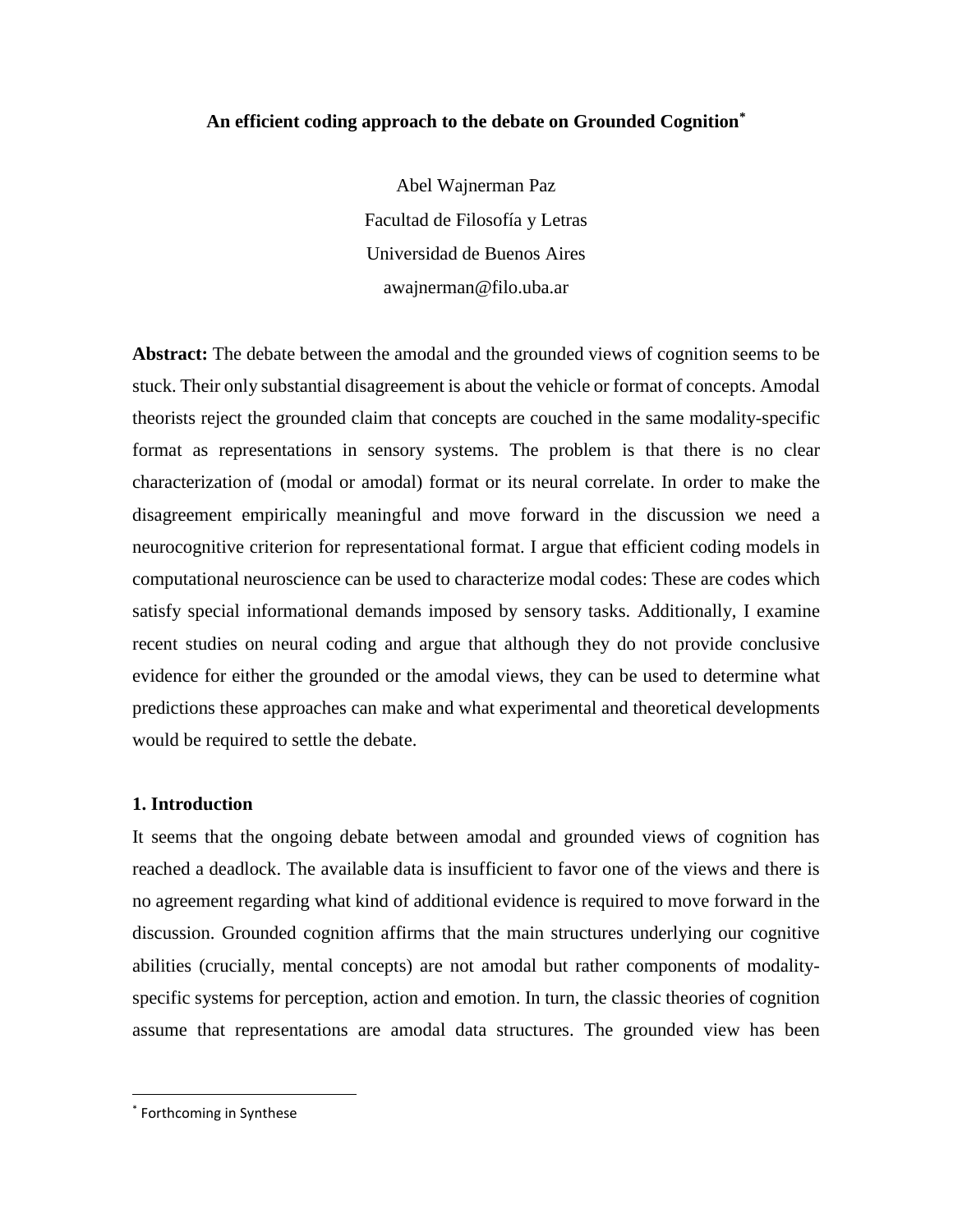supported by cognitive, behavioral, linguistic and neurocognitive evidence. However, it has been argued that none of these sources of evidence is sufficient to rule out relevant versions of the amodal approach (e.g., Machery 2007, Mahon 2015). Both amodal and grounded theorists agree now that this evidence shows, at best, that conceptual processing involves some degree of interaction between modality-independent and modality-specific systems, which is compatible with alternative (either amodal or pluralists) proposals (e.g., Dove 2009, Leshinskaya and Caramazza 2016).

The only claim which amodal theorists would reject is about the vehicle or format of concepts. They deny that concepts are couched in the same modality-specific code as representations in sensory systems. The problem is that both grounded and amodal theorists agree that there is no clear characterization of modal or amodal format or the kind of neurocognitive evidence required to determine format. Therefore, in order to make their disagreement empirically meaningful we need a neurocognitive criterion for representational format.

In this paper, I will suggest that the theoretical framework of efficient coding explanations can be employed both to draw the distinction between modal and amodal format and to determine what kind of evidence could favor the amodal or the grounded view. In section 2, I develop a dilemma for grounded theorists presented by Mahon (2015), which implies that they endorse a view that is either compatible with the amodal approach or incompatible with neurocognitive evidence. I argue that a grounded view that emphasizes format can provide a way out of the dilemma because it constitutes a middle ground between weak and strong versions of the proposal. As a view about format, the grounded approach can be both substantial and empirically plausible.

In section 3, I address the question of what neurocognitive evidence can be used to determine format. Theorists from both sides of the debate agree that location (i.e., being inside a perceptual system), interaction (with a perceptual system) and (modality-specific) content are independent (and therefore not reliable indicators) of modal format. This suggests that we need a criterion directly based on the intrinsic structure of representations. I propose that modal format can be identified by determining the relation between intrinsic structure and perceptual processing and claim that efficient coding models can be useful precisely to understand this relation. The main idea is that a code is modal if and only if it satisfies some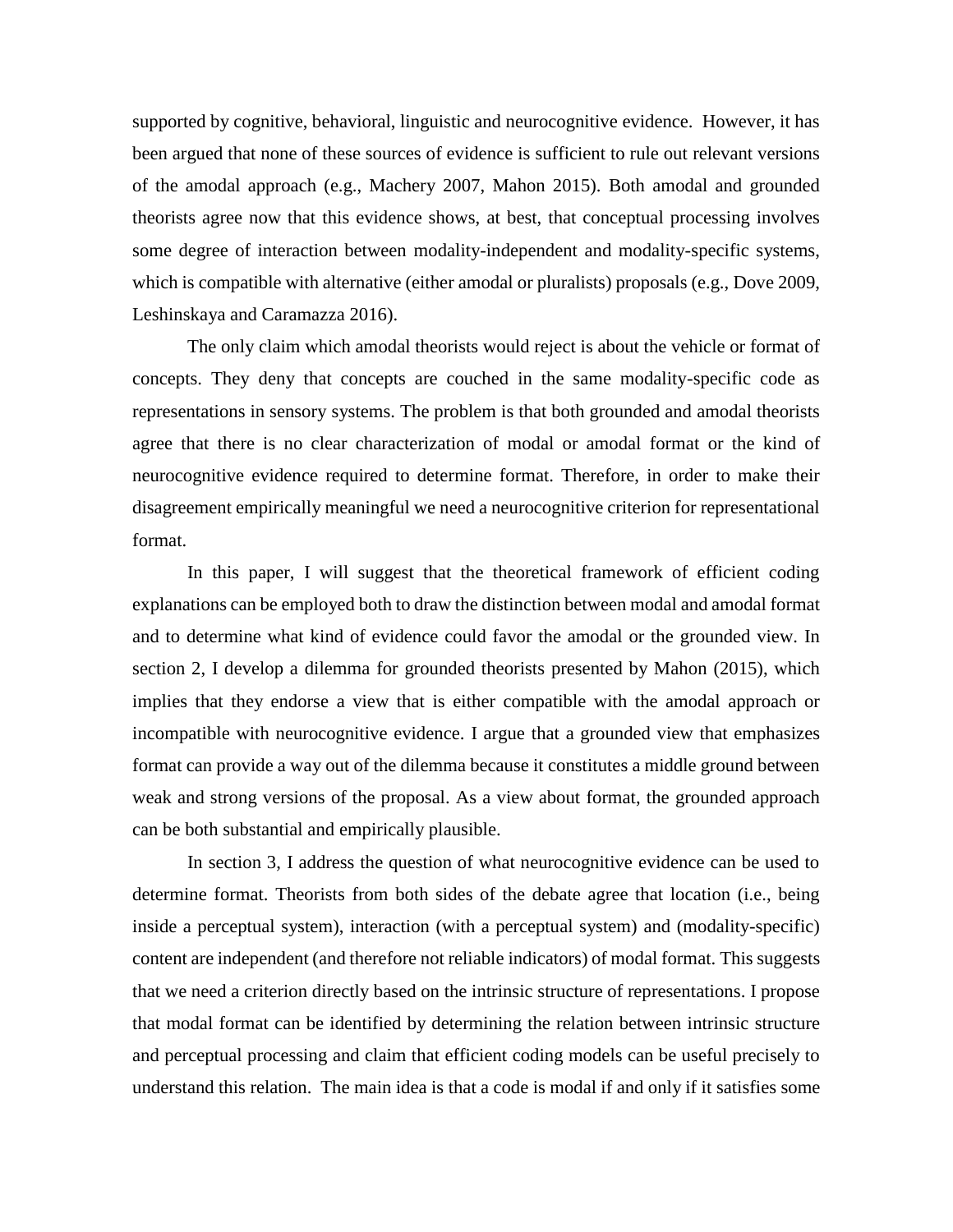special informational and/or computational demand imposed by a perceptual task. In turn, a code is amodal if and only if it does not satisfy any demand of this kind but rather *only* general demands imposed by any information processing task or a specific demand imposed by a non-sensory task.

In section 4, I present the notion of neural coding and characterize different kinds of neural codes. I will also explain how these codes are related to the structures that are relevant for the debate on grounded cognition. In section 5, I examine recent studies on efficient neural coding and argue that although they do not provide conclusive evidence for either the grounded or the amodal views, they can be used to determine which predictions they can make and which experimental and theoretical developments would be required to move forward in the debate. That is, the efficient coding framework can provide a neurocognitive characterization of the disagreement between these approaches.

I suggest that grounded theorists can make use of the hypothesis that sparse codes in sensory systems evolved or were developed to represent the statistical structure of their input signals. Based on this idea, they can predict that codes in downstream areas dedicated to higher cognition preserve sparseness. On the other side, amodal theorists can seek support in the proposal that neural structures dedicated to higher cognition developed localist or selective codes in order to satisfy demands imposed by specific learning tasks. In this case, the predictions that must be tested are related to the implementation of specific computational operations and task parameters presupposed by the relevant efficient coding model.

## **2. The grounded view as a proposal about format**

As mentioned above, the grounded view has been supported by different sources of evidence. Originally, diverse behavioral and linguistic experiments have been proposed to show that cognition requires perceptual representations (e.g., Wu 1995, Barsalou et al. 1999, Solomon and Barsalou 2001, Neininger and Pulvermüller 2003, Hauk et al. 2004; Pulvermüller 2005). Here I will focus on findings at the neural level(s). This is because although (as we will see briefly) the grounded view is underdetermined by current evidence from neuroscience, it is in this domain where we can find additional data to move forward in the discussion.

The neurocognitive experiments offered to motivate the grounded view show that modality-specific regions dedicated to vision and action are activated during concept related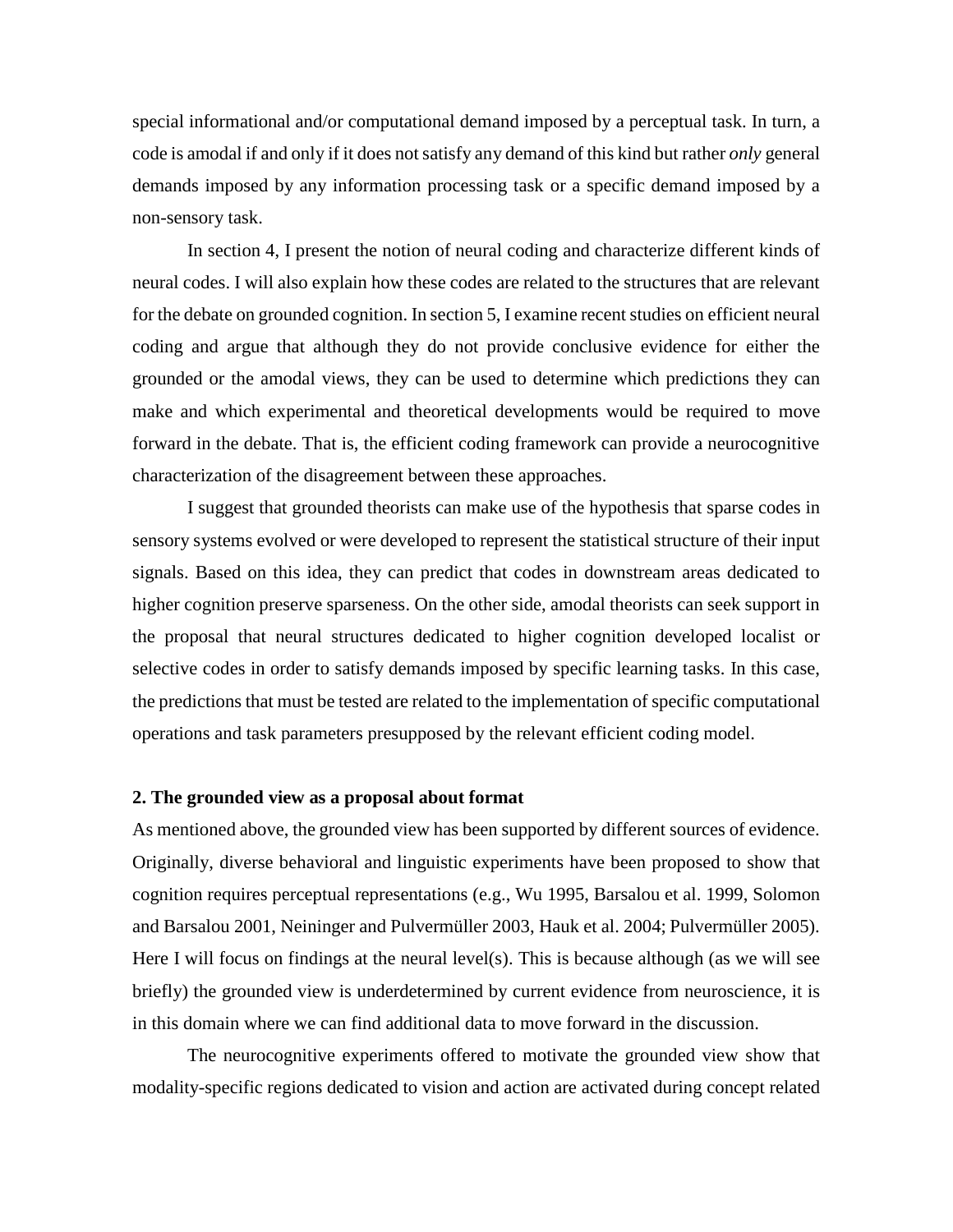tasks that do not overtly require sensorimotor processing. For instance, early brain-imaging studies showed that retrieving the name of the typical color of an object elicited activity near a region in occipital cortex which is activated during color perception (Martin et al., 1995). Similarly, the word 'kick' causes the activation of the motor representation of the leg (Hauk et al., 2004) and saying 'hammer' to a picture of a hammer activates information about how to manipulate the object (Chao and Martin, 2000). Some of the examples more recently proposed include activation of motor-processing regions by reading about motion (Deen & McCarthy, 2010, Saygin, McCullough, Alac, & Emmorey, 2010) and activating somatosensory cortex by viewing pictures of graspable objects (Smith & Goodale, 2015). These findings have an obvious implication: Sensory-motor and conceptual processing are closely related. However, this is not denied at all by amodal theorists. If there is a disagreement between grounded and disembodied views, it is not about whether sensorymotor systems play a role in conceptual processing but rather about which role they play.

According to grounded theorists, this evidence implies that the resources required to perform the relevant tasks are (in whole or in part) modality-specific and not amodal. The expression 'in whole or in part' suggests two different readings of the grounded approach. Mahon (2015) distinguishes between strong and weak grounding (or embodiment). Strong grounding is the claim that modality-specific representations are necessary and sufficient to support conceptual processing. In turn, weak grounding is the thesis that concept-related tasks require both modality-specific and modality-independent structures (Binder and Desai, 2011; Hauk and Tschentscher, 2013; Kiefer and Pulvermüller, 2011; Lambon-Ralph, 2014; Meteyard et al. 2012; Zwaan, 2014).

Given that, according to the strong view, the only representations underlying conceptual processing are modality-specific, this approach implies that concepts *are* modality-specific representations. Mahon (2015) points out that it is not clear whether this approach has ever been adopted. Leshinskaya and Caramazza (2016) argue that it was defended by Barsalou et al. (2003). Also, Meteyard et al. (2012) claim that Pulvermüller (2001) and Barsalou (1999) often suggest a strong reading of their views. Barsalou (2016) rejects this interpretation and presents strong grounding as one of the usual caricatures of the grounded approach. Although perhaps Barsalou's proposal can be sometimes read as consistent with amodal symbols, there are other grounded views which are more openly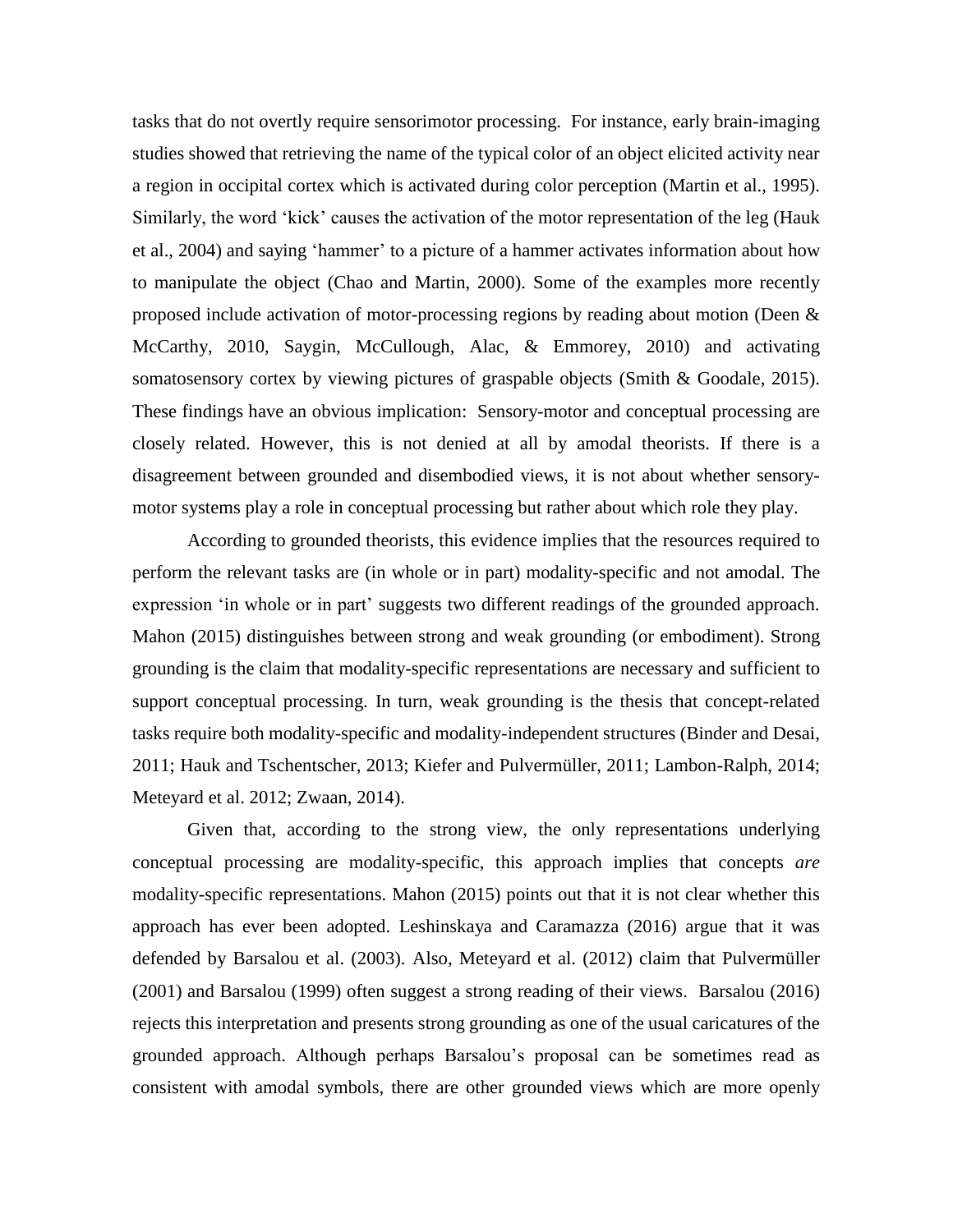strong, such as the ones presented by Gallese & Lakoff (2005), Allport (1985) and Glenberg & Gallese (2012). Also, Prinz (2002) is very explicit in his endorsement of a strong view (at least under one of the possible readings of his proposal<sup>1</sup>). He is very exhaustive in showing how all conceptual tasks can be performed by using only perceptual representations. Anyway, it is not important whether strong grounding was actually held. Even if it was a mere distortion of actual proposals, it implies a dilemma for grounded theorists.

Mahon (2015) argues that on the one side, strong embodiment is a thesis that is clearly different from any disembodied proposal. However, there is strong neuro-imaging evidence against it. On the other side, current evidence is compatible with weak embodiment. The problem is that this thesis is not different from disembodied cognition. This means that, if the weak and strong views are the only available versions of the grounded approach then there is no version which is both different from an amodal approach and consistent with neurocognitive evidence. In a similar vein, Leshinskaya and Caramazza (2016) argue that the idea that conceptual representations can be reduced to sensory-motor structures is untenable on the face of evidence of neuropsychological damage that give rise to distinct disorders, some modality-specific and some modality-general. They also claim that the weaker versions of the grounded approach, which claim that conceptual processing requires either the interaction between amodal and modality-specific representations or the activation of structures that overlap with sensory-motor regions, are compatible with a disembodied approach.

Evidence for some degree of independence between conceptual and perceptual processing was originally proposed by Warrington (1975). She described subjects that were able to match pictures of different viewpoints of an object but could not name nor describe those objects, nor match names to descriptions. These findings led Warrington to conclude that perceptual classification and semantic classification depend on systems which can be differentially impaired. This conclusion was later supported by, for instance, Hodges (1992)

 $\overline{a}$ 

 $1$  Prinz (2002) claims that concepts are copies of perceptual representations. This idea can have two different interpretations that depend on two alternative characterizations of the notion of 'copy' (Prinz 2002 pp. 108-109). According to one reading, copies involve instructions to reactivate representations stored in perceptual systems in the absence of external stimuli. Under this view, concepts are not strictly speaking copies because they are identified with the reactivated perceptual representations (i.e. they are not the instructions). This proposal is a version of strong grounding. Under a second reading, copies are duplicates of perceptual representations stored outside perceptual systems. This is a version of the form of weak grounding that, I will argue, is more plausible.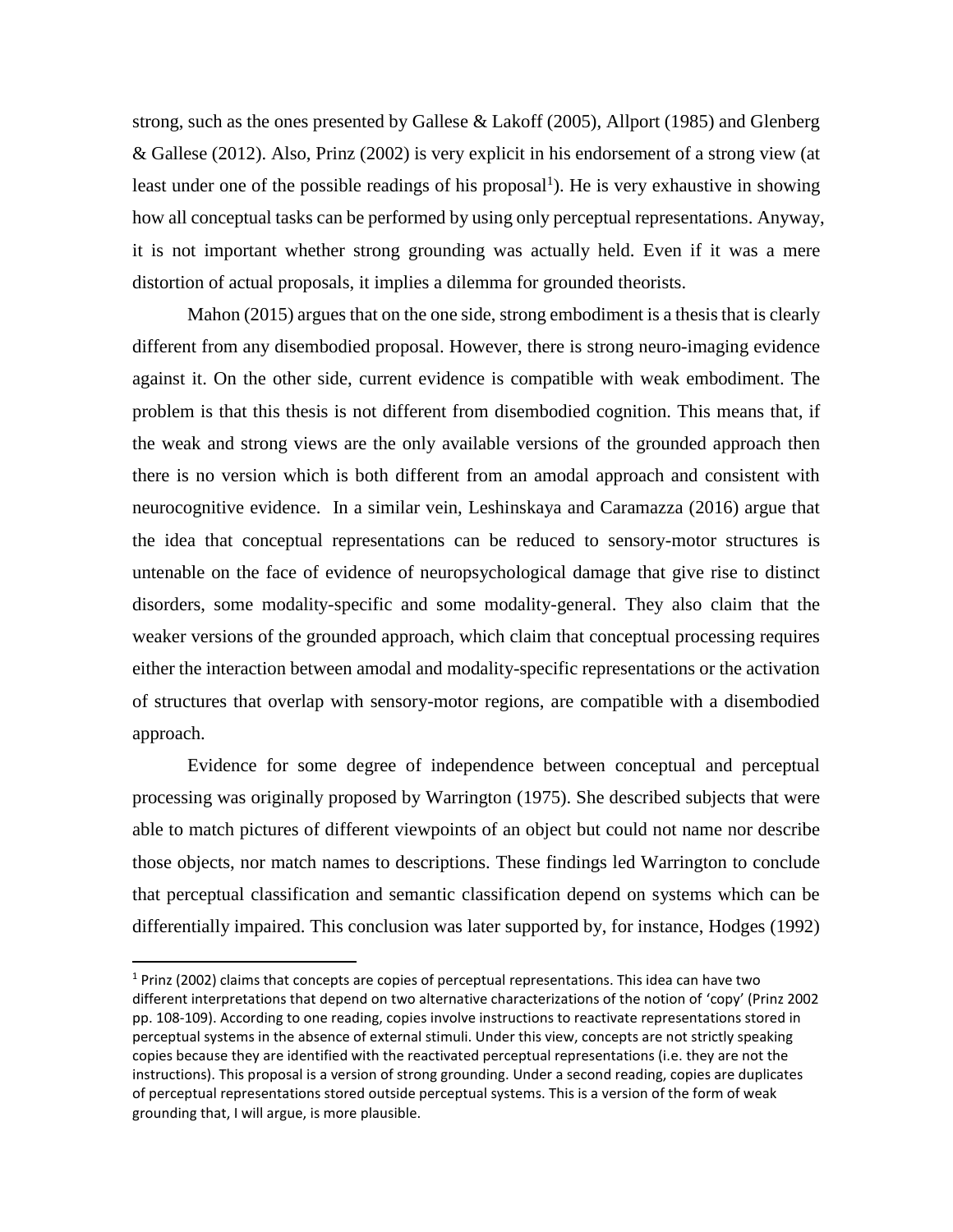and Hillis & Caramazza (1995). Also, Caramazza & Mahon (2006) show that there is consensus regarding the fact that category-specific deficits (involving categories such as 'animals', 'fruit/vegetables', and 'artifacts') are not associated with modality-specific deficits. Likewise, McCaffrey & Machery (2012) indicate that patients with semantic dementia, a form of frontotemporal dementia, lose all feature knowledge (visual, auditory, tactile, etc.) for specific concepts, while knowledge about those same kinds of features for related concepts remains intact. This kind of evidence suggests that, against strong grounding, we cannot identify conceptual representations with modality-specific representations. Although perceptual representations may play a relevant role in conceptual processing, conceptual representations constitute a different set of structures.

However, we saw that many grounded theorists accept that perceptual and conceptual representations are different. Weak grounding is now the dominant view. The problem is that if grounded cognition is merely the thesis that conceptual processing involves some kind of interaction between conceptual and perceptual representations, it would not be inconsistent with an amodal approach. This is because disembodied cognition is essentially a thesis about format. Machery is quite explicit on this point:

"In the present context, neo-empiricist and amodal theories of concepts disagree, not about the origins of concepts (whether concepts are innate or acquired) or about the content of concepts (what concepts represent), but rather about the representational code, or format, of concepts […] Neo-empiricists hold that concepts and perceptual or motor representations have the same code; amodal theories deny it." (Machery 2016, p. 1091)

In Mahon's terms: "if the issue of whether or not concepts are represented in a modality-specific format has been resolved, then there is no longer any debate about embodiment" (Mahon 2015, p. 423). Weak grounding is consistent with this view because interaction between conceptual and perceptual representations has no implication regarding conceptual format. As Leshinskaya and Caramazza (2016) point out, interaction is not a threat to the amodal view unless one accepts "the false assumption that by interacting with sensory-motor representations, concepts have a different nature than if they did not do so" (p. 993). As Mahon (2015) puts it, the format of a concept and the format of the representations with which it is connected in the input and output systems are independent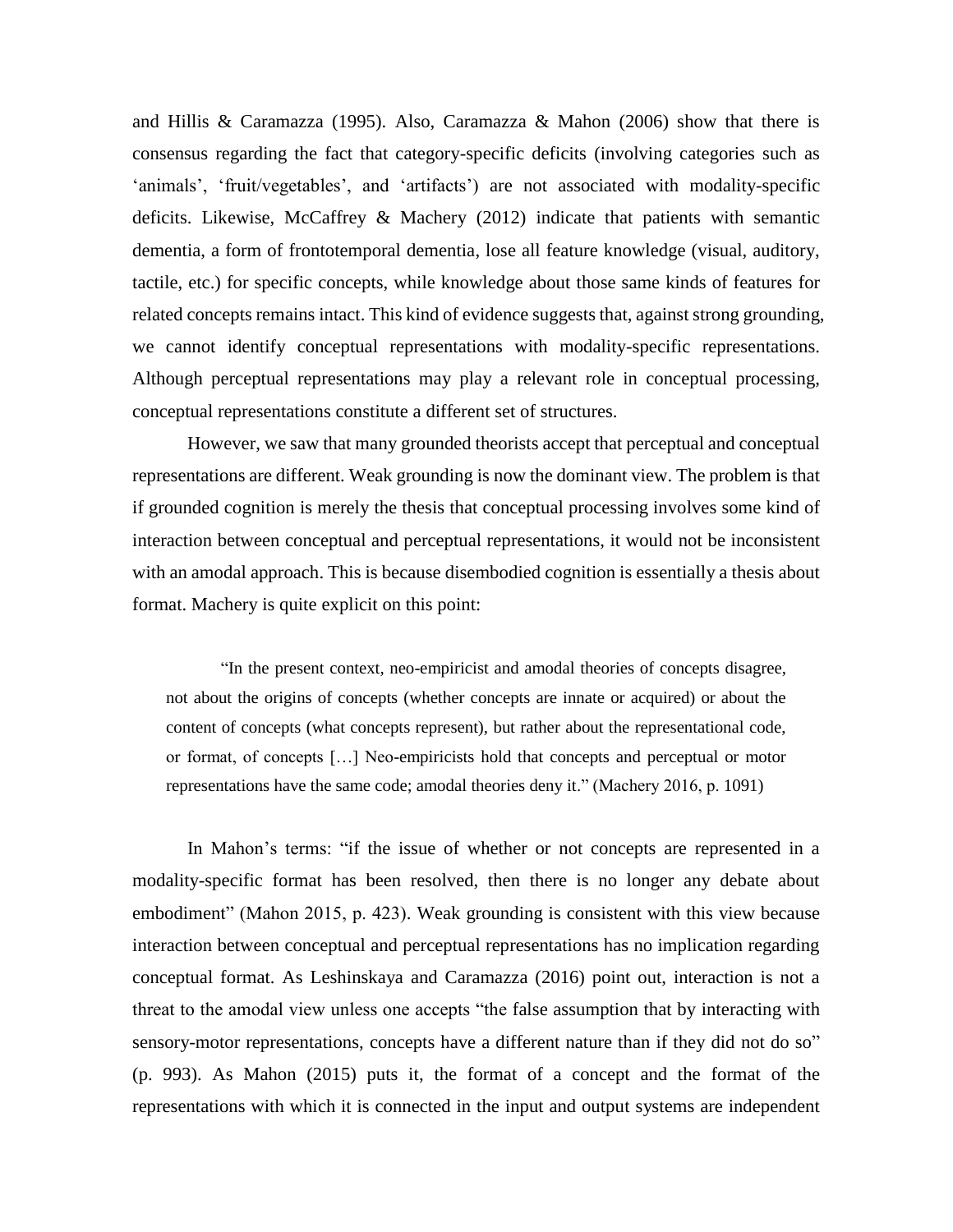empirical questions. Weak grounding is a substantial claim about how conceptual processing is performed and which neural systems it requires. However, it is not a thesis about the nature of concepts, which seems to be the core of the amodal view.

The obvious way out of this dilemma is to find a version of the grounded approach that is strong enough to be different from the amodal approach and permissive enough to be compatible with the mentioned evidence. Barsalou (2016) describes a proposal which fits this description. Unsurprisingly, his characterization depends on a distinction between modal and amodal format. He claims that modal representations have an analogical format. A representation is analogical if and only if it is isomorphic with the represented object, property or event. For instance, a mercury thermometer is an analogue representation of temperature because the column of mercury expands and contracts as a function of the temperature. Likewise, a map is an analogue representation of an area, because greater distances on the map represent greater distances in the represented area (Machery 2016). On the contrary, an amodal representation does not exhibit this kind of isomorphism but rather has a structure that is arbitrarily related to what it represents.

Barsalou identifies the amodal approach with the claim that conceptual representations (A1) are arbitrarily related to their corresponding categories (that is, they are not analogical) and (A2) are sufficient to perform the computations underlying conceptual processing. In contrast, his grounded view is that conceptual representations (G1) are analogical and (G2) are not sufficient for conceptual processing, i.e., the activation of modality-specific systems is also required. This is a version of weak grounding because (G2) implies that concepts are not identical with the representations stored in perceptual systems. As we saw, this is consistent with the evidence against strong grounding but it is also insufficient to distinguish between the amodal and grounded views. Condition (G1), which specifies the format of conceptual representations, can be used to draw this distinction. This condition implies that although conceptual and perceptual representations are numerically different (that is, they are different sets of representations located in different systems) they are representations of the same kind: They share a common format. Concepts are not representations stored in perceptual systems, but they have a perceptual format. Some version of G1 is one of the main tenets of paradigmatic versions of the grounded view (see Machery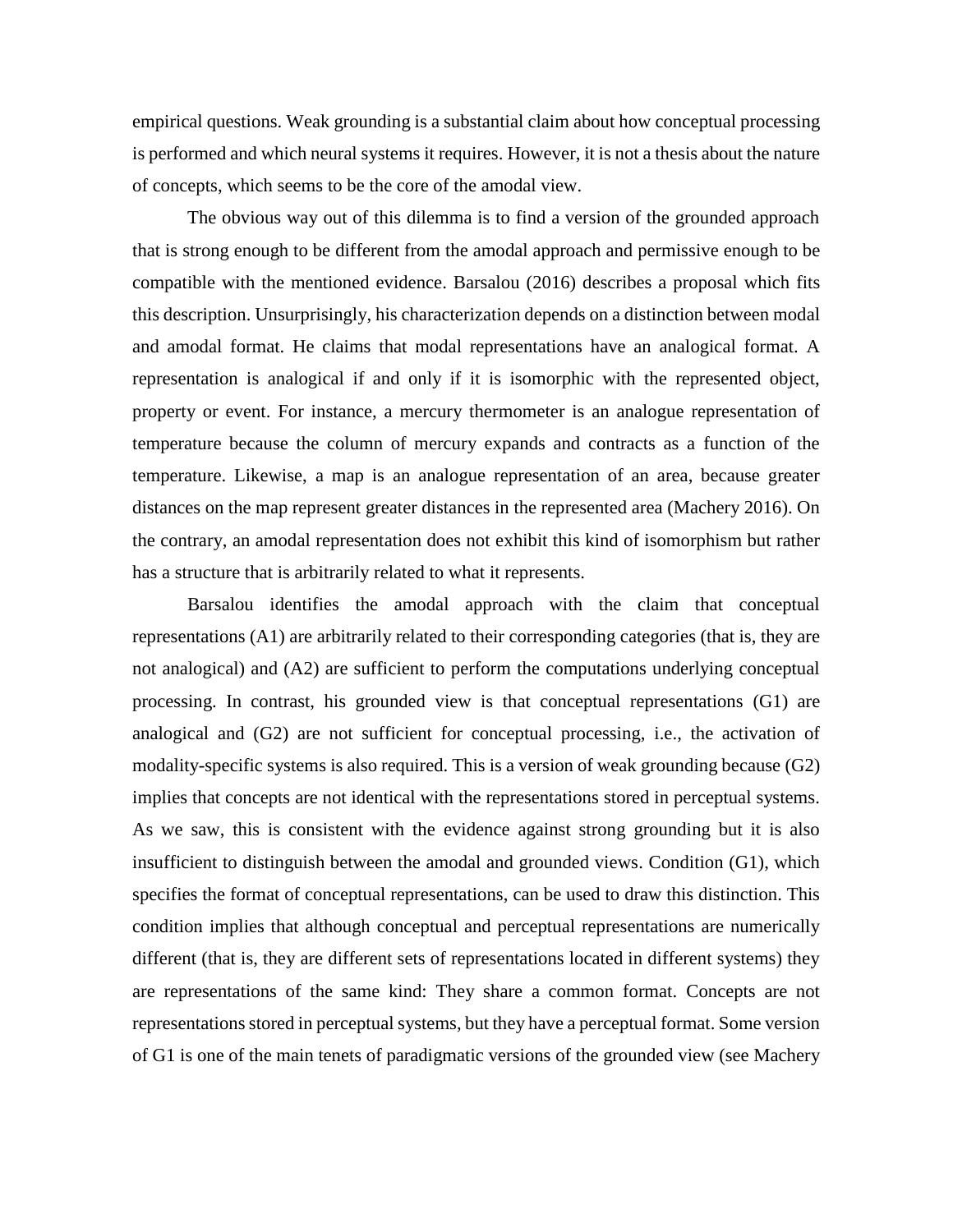2007). Also, given that amodal format is a constitutive aspect of amodal approaches, (G1) is incompatible with them.

It is confusing that Barsalou (2016) dismisses format as an optional or lateral aspect of his view. He affirms that "the focus of grounded researchers has typically been on the neural reuse of these regions for conceptual processing, *not* on their representational format." (p. 1130, his emphasis). The problem with denying that a view on conceptual format is a constitutive aspect of the grounded approach is not only that grounded theorists would be trapped in Mahon's dilemma, but also that they would be shying away from a discussion they were not losing. Barsalou (2016) is aware that the idea of an amodal format is a "black hole in conceptual space." He affirms that amodal theorists never provide concrete descriptions of what amodal concepts are or how they are supposed to work. In contrast, we saw that he does provide a characterization of the distinction between modal and amodal format. This is why endorsing (some version of) (G1) seems the best option for a grounded theorist.

Once we managed to formulate a plausible and substantial version of the grounded approach, the next step is to figure out what kind of evidence we need in order to test it. It is clear that the neurocognitive evidence mentioned in this section will not do the trick. Activation of structures inside perceptual systems is irrelevant to the question of whether representations *outside* perceptual systems have a modal format. In the next section, I will evaluate what kind of neurocognitive evidence is relevant to determine representational format and outline a proposal, which will be further developed in sections 4 and 5.

## **3. What counts as evidence for modal or amodal format?**

It is acknowledged by theorists from both sides of the debate that finding evidence for representational format at the neural level is a very challenging task. The main problem is that many accessible variables of neural processing are independent of format. In the first place, we saw that Leshinskaya and Caramazza (2016) affirmed that evidence about the interaction between sensory and non-sensory systems has no implications regarding the format of structures in non-perceptual systems.

In the second place, neural location is not indicative of format either. Martin (2016) affirms that the regions where we store information about specific object associated properties are located within (or overlap with) perceptual and action systems. Lenshiskaya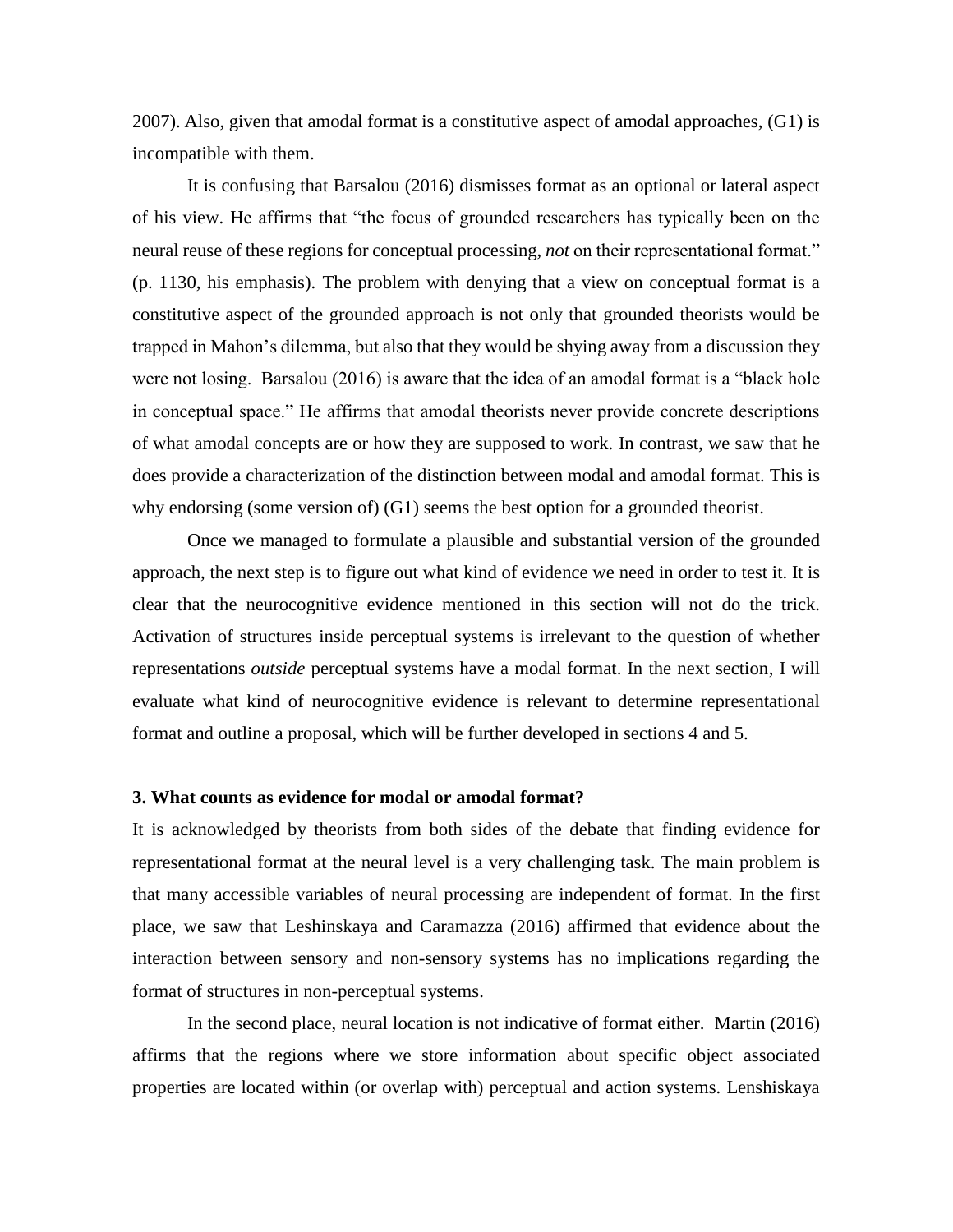and Caramazza (2016) claim that this is not a problem because neural location does not determine the format of a representation. Furthermore, Martin (2016) himself admits that location and format are unrelated: "Even in the earliest lowest-level regions of the visualprocessing stream, the format could be depictive on the way up, and propositional on the way back down." (Martin 2016, p. 984). A more substantial reason for rejecting this locationist criterion is that it would make grounded cognition conceptually impossible. We saw that grounded theorists have to claim that concepts are modal structures located *outside*  perceptual systems. It is interesting to notice that this idea backfires on amodal theorists. The mere fact that concepts are structures located outside perceptual systems (something that the grounded theorist has to concede) does not imply that these have an amodal format.

In the third place, grounded theorists propose that conceptual representations retain lower-level information (e.g., information coding a particular shape, color, or body action) represented in modality-specific systems (e.g., Martin 2007, 2009, 2016, Binder 2016). However, even grounded theorists admit that format and content are independent (e.g., Binder 2016). That is, one can represent the same information in a perceptual or amodal format. In this vein, Mahon affirms that "if information is about a given modality (e.g., information about the visual properties of objects, or about object manipulation), then it may or may not also be assumed to be represented in a modality-specific format." (Mahon 2015, p. 924).

Given that we cannot determine format indirectly by using either location, interaction or content, it seems that we need a criterion directly based on the intrinsic structure of a modal representation. This would require to identify aspects of neural structure that are not only accessible but that can also be plausibly considered *modal*. A proposal of this kind is Barsalou's idea that perceptual representations are analogical. This seems a promising criterion because isomorphism is a relatively accessible property of some sensory neural structures. Specifically, topographic maps are neural structures implemented by different sensory modalities which exhibit some degree of isomorphism with what they represent (Swindale 2008). However, this idea has faced different objections related to the conceptual problem of what modal format is. Prinz (2002) mentions Wittgenstein's (1919) idea that there is an abstract isomorphism between true sentences and the world. If there was a language of thought, utterly removed from perception, it could have this property (Prinz 2002, p. 112). In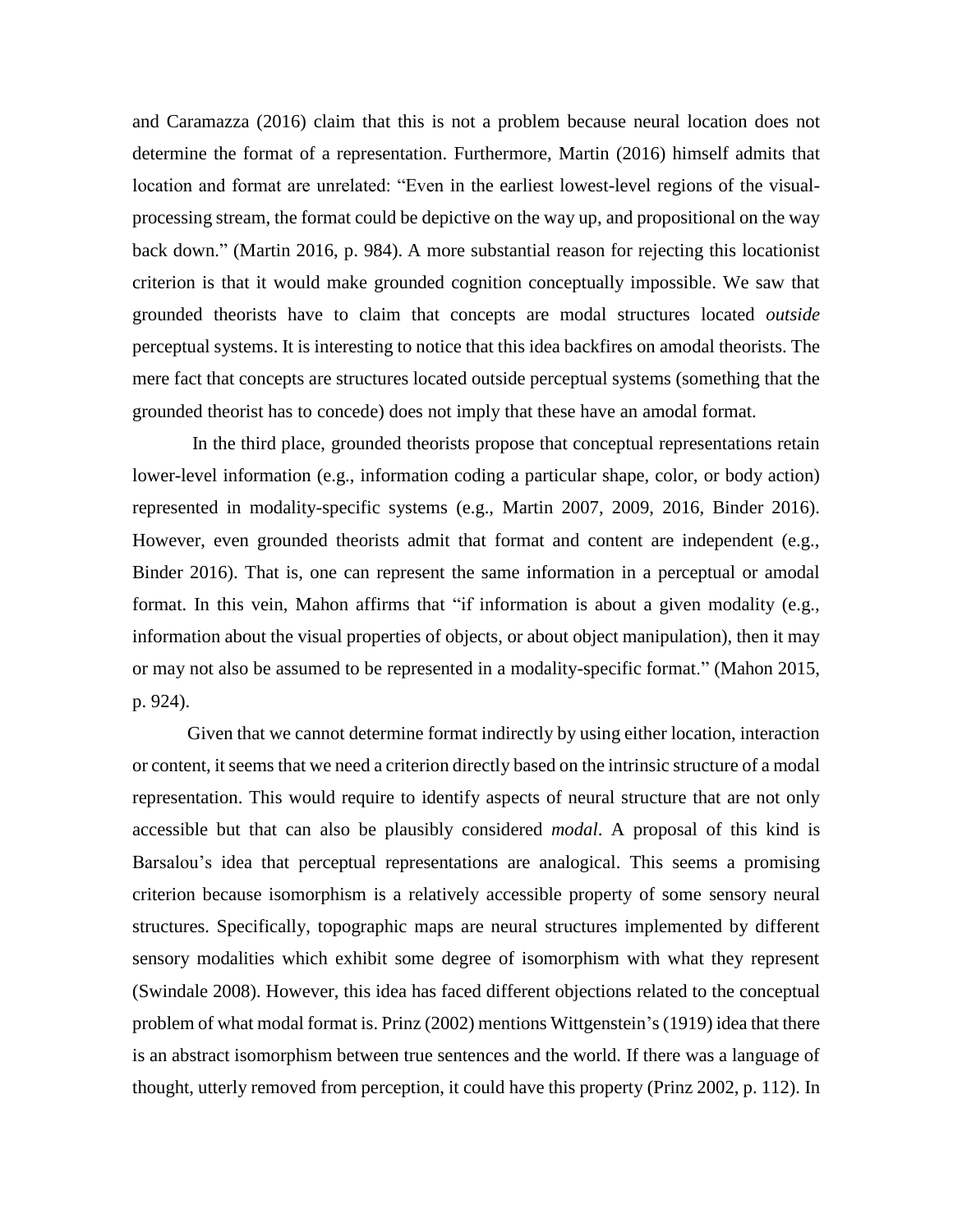a similar vein, Machery (2016) points out that analogical representations manipulated by analogue computers are not perceptual in any clear sense. They may not be employed in any perceptual task.

Instead of trying to identify a different *specific* defining property of modal intrinsic structure I propose that modal format depends on the relation between structure and perceptual information processing. Specifically, we can say that a representation is modal if and only if its intrinsic structure is determined in some way by special demands imposed by a perceptual processing task. This idea was suggested by grounded theorists. For instance, Barsalou (2016) claims that different perceptual systems are likely to employ different operations and representations which are best suited to perform their different information processing tasks. He affirms that:

"Regions of a modality-specific pathway, such as the ventral stream, have probably evolved to perform specific types of computations on relevant information. As a consequence, the representations and processes in these regions are likely to reflect such constraints. As a further consequence, representations and processes are likely to differ across modalities (e.g., vision vs. audition vs. action vs. affect vs. taste)." (Barsalou 2016, p. 1131).

The fact that a perceptual system employs a given set of representations is determined in some way by special constraints imposed by a sensory task. Likewise, Prinz endorsed Kosslyn's idea that different kinds of representations may be better suited for different sensory tasks and therefore different systems may employ different representations (Kossylyn 1980). He affirms that "the representations ideally suited for deriving information from light are not ideal for deriving information from sound." (Prinz 2002, p. 117). In this paper, I will endorse a weaker version of this idea. What makes a format perceptual is being determined by an informational demand that is unique to perceptual processing (i.e., that is not imposed by any other cognitive task). This is consistent with the possibility that different sensory systems share a common perceptual demand and, as a result, they share a common perceptual code. As we will see in section 5, this possibility is supported by current evidence.

An apparent problem with this proposal is that, as we saw in the previous section, the only viable version of the grounded view claims that systems which are not dedicated to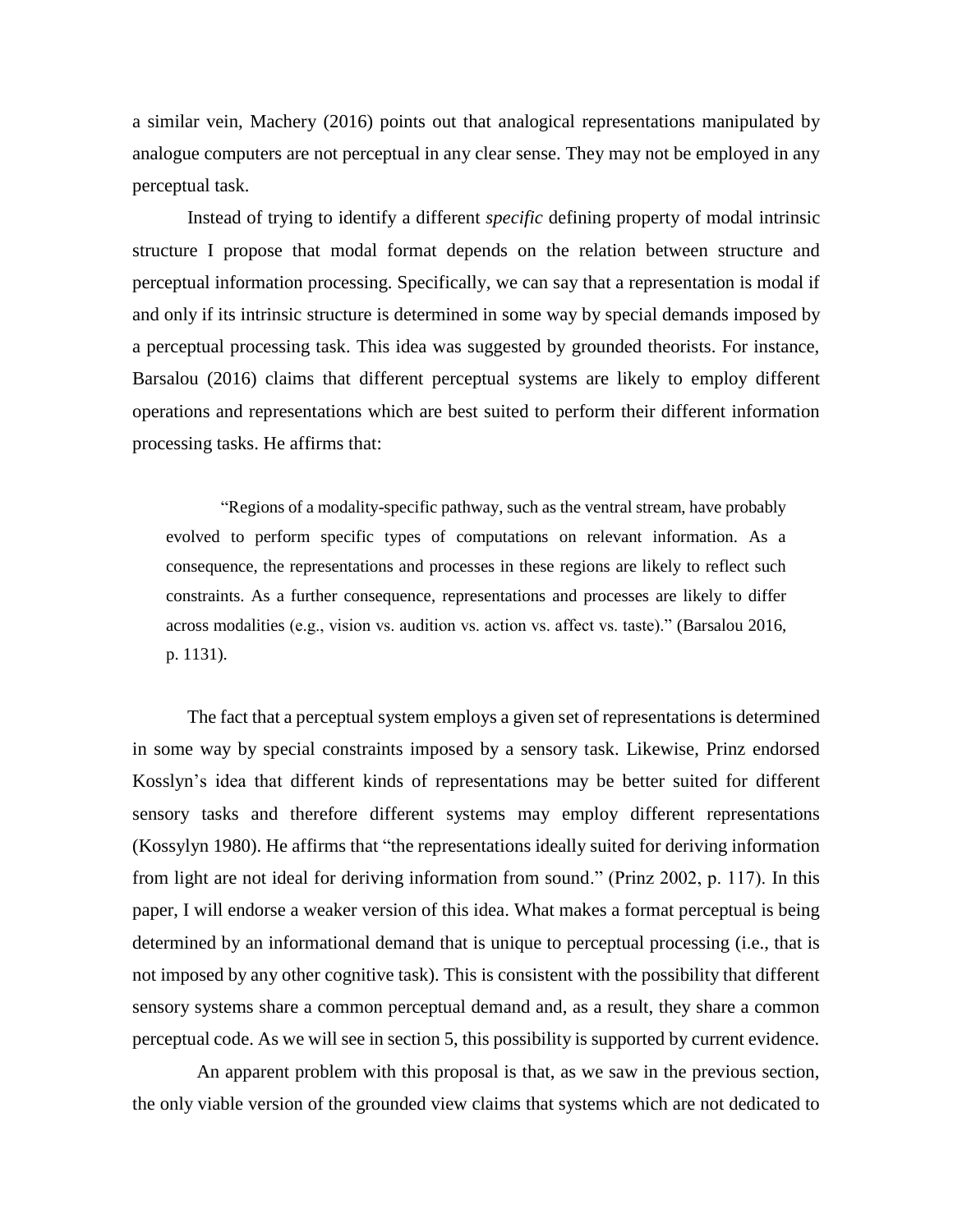perception but rather to higher cognitive functions employ representations that have a perceptual format. If a representation is employed by a non-perceptual system, then it seems unlikely that its format will be determined by the demands of a perceptual task (that is, a task for which it may not be recruited). However, this is not problematic if we notice that many grounded proposals claim that non-perceptual systems *preserve* modal format. Concepts are modal because transmission of information from the modalities to non-sensory systems is not an arbitrary transduction into a different code but rather a process that retains (or reproduces) sensory coding. If this is the case, non-sensory systems would employ a format initially or previously developed to perform perceptual tasks.

Barsalou (2016) reviews different ways in which concepts could represent abstract properties without departing from a modal coding strategy. For instance, conjunctive representations proposed by Binder (2016) perform multi-modal data-compression rather than arbitrary transduction. Also, distilled abstraction is a process described by Jamrozik et al. (2016) through which conceptual representations can acquire abstract content without losing modal format. Likewise, Prinz claims that concepts are copies of perceptual representations. As I mentioned above (see footnote 1), one of the readings of this idea is that representations produced in perceptual systems are duplicated in other systems. Prinz also points out that this sort of causal/temporal priority of perceptual representations is a hallmark of classic British empiricism (Prinz 2002, p. 108). This means that non-perceptual systems could replicate a format which was initially developed to satisfy modality-specific demands. Representations in a non-perceptual system could be tokens of a format type that was previously (in evolutionary or developmental time) instantiated in a perceptual system to satisfy modality-specific demands.

Besides the fact that this idea has been proposed by grounded theorists, there are reasons to affirm that it is also biologically plausible. It has been pointed out that a feature common to engineering and biological systems is the reuse of available circuit elements. In the design of an electronic device the same circuit elements, such as transistors and logic gates, are reused many times. Biological systems display the same principle. For instance, Alon and colleagues have modeled key wiring patterns, called 'network motifs' that are repeatedly implemented in a biological network (Alon, 2007a, 2007b; Milo et al., 2002; Shen-Orr et al. 2002). Within the domain of cognitive neuroscience, it has been recently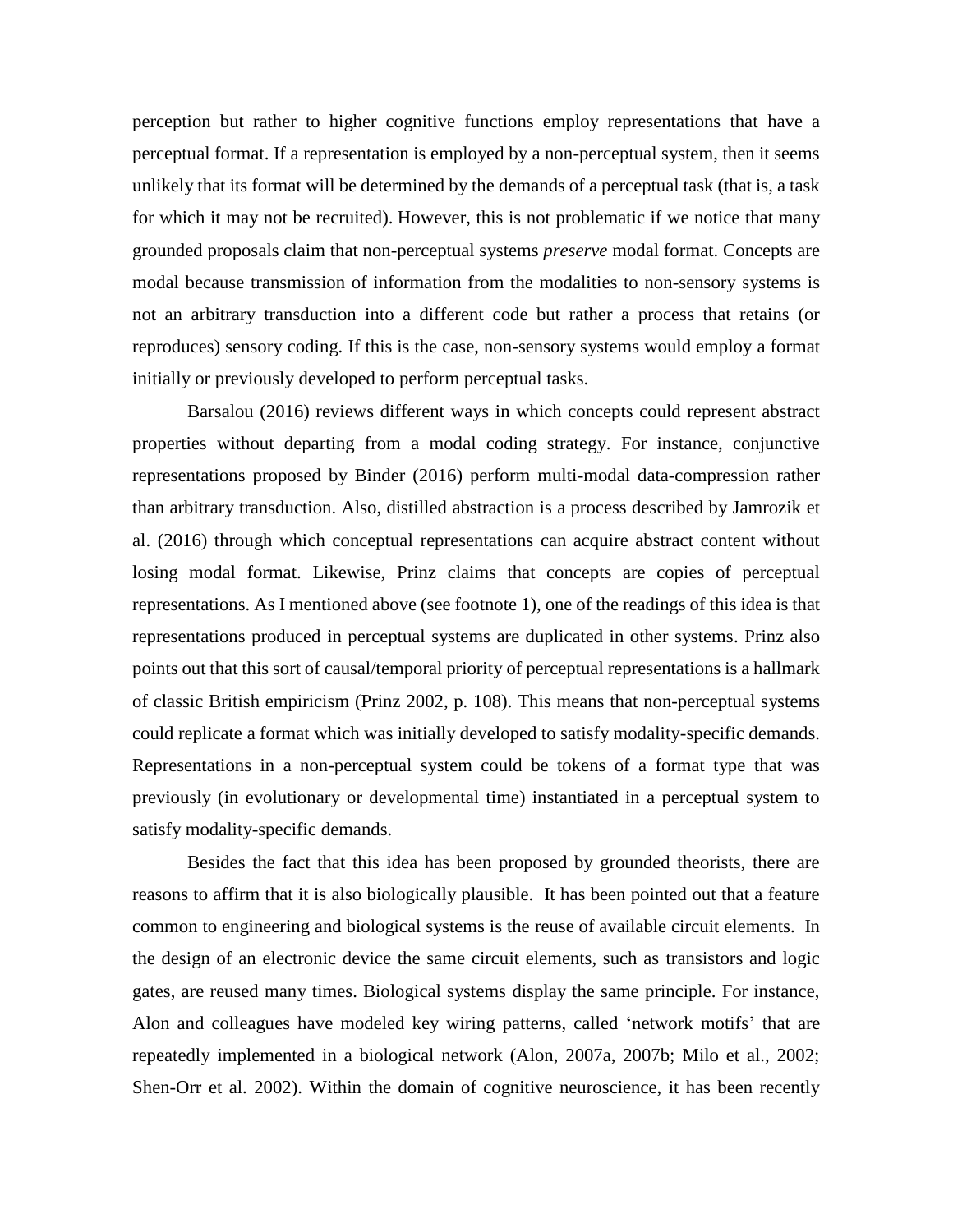noticed that different neural systems reuse standard computational modules, called 'Canonical Neural Computations' (CNCs). These modules apply the same operations for different information processing tasks in different brain areas (Reynolds 2009). For instance, divisive normalization (one of the most well-studied CNCs) is reused in different systems to maximize sensitivity, achieve invariance with respect to some stimulus dimensions or optimize stimuli discrimination (Carandini & Heeger 2012). Different neural systems often reuse components to perform different information processing tasks.

The question now is: How can we determine that a given code is the result of modality-specific demands? Is this an accessible aspect of neural processing? I will argue that his idea can be computationally and neurally tested by using the efficient coding approach in cognitive neuroscience. This constitutes a line of investigation which aims to explain precisely the presence of a given coding regime in a neural system by its ability to optimize specific parameters of information processing. I will say that the code implemented by a system is modal if and only if it satisfies special demands imposed by a perceptual task. On the contrary, a code is amodal if and only if it does not satisfy any perceptual demand but rather *only* general informational demands (that is, demands imposed by any information processing task) or special informational demands imposed by a non-sensory task. In the next two sections, I will clarify this criterion by employing the efficient coding approach and consider what implications it has regarding the present debate.

## **4. An efficient coding approach to modal and amodal format**

In the previous section, I proposed to identify modal and amodal representations by assessing which demands determine the implementation of a given format. However, it is not obvious what format should look like at the neural level.

Martin (2016) offers a clear description of this problem:

"The problem, however, is that we do not know how to determine the format of a representation. What we do know is that at the biological level of description, mental representations are in the format of the neural code. No one knows what that is, and no one knows how it maps onto the cognitive descriptions of representational formats (i.e., amodal, propositional, depictive, iconic, and the like), nor even if those descriptions are appropriate for such mapping. What is missing from this debate is agreed-upon procedures for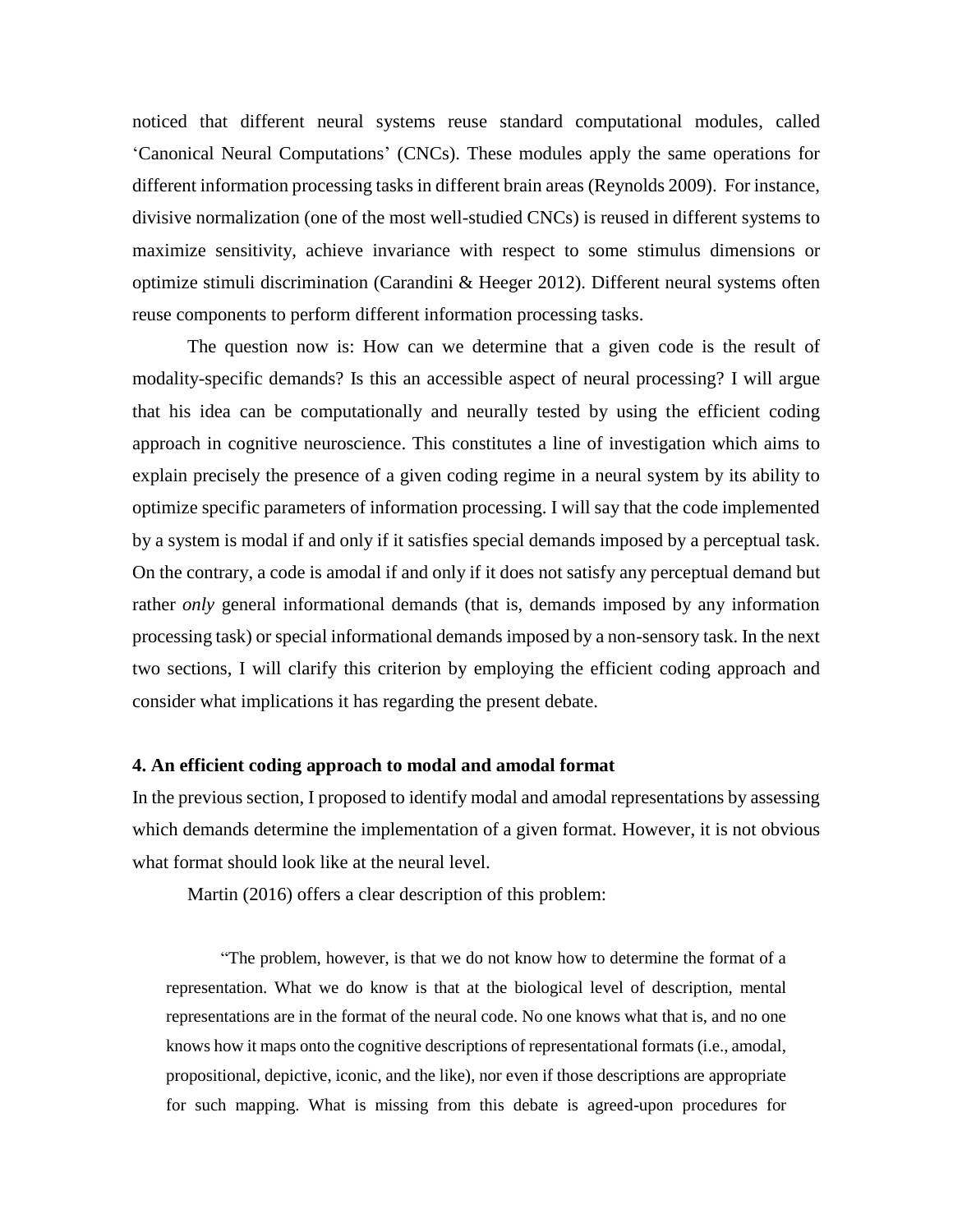determining the format of a representation. Until then, the format question will remain moot. It has no practical significance." (Martin 2016, p. 984).

Following Martin, we can break down the format problem into three sub-problems. In the first place, we must determine what neural code is. Then, we must figure out how to map neural code onto the kinds of representations that are relevant for the debate. Lastly, we must determine what kind of evidence can be used to determine that a given modal or amodal code is implemented. In what follows, I will suggest how these three questions can be addressed.

Regarding the first question, although neural coding is a developing field of research with many unanswered questions, we have at least some ideas about what neural codes are or can be and there are more or less standard procedures to characterize coding in a given neural population. A common approach is population analysis, which aims to determine coding regime by discovering patterns in the combined activity of different neurons. A pattern of spike trains produced by a neural population is often recorded by using electrode arrays or (more recently) fluorescence microscopy and interpreted with decoding algorithms or information theory. Once its informational properties are understood, the pattern is systematically explored to determine which features of the spike trains carry the relevant information, i.e., which code the population implements (Quian Quiroga & Panzeri, 2009, 2013).

There are two aspects of population activity that are used to characterize neural codes and which will be relevant for the present discussion. The first one is density. The density of a code is determined by the average fraction of neurons of a given population that are (more or less) simultaneously triggered to represent a given condition. Density can vary from close to 0 to about 1/2. When density is higher than 1/2 it can be decreased without loss of information by replacing each active neuron with an inactive one, and vice versa. Codes with lowest density are local codes, in which each condition is represented by only one active neuron. The highest density is given by holographic coding. These codes represent each condition by the combination of activities of 1/2 neurons of a population. Sparse codes are a compromise between dense and local codes. Under this regime, multiple (but few) neurons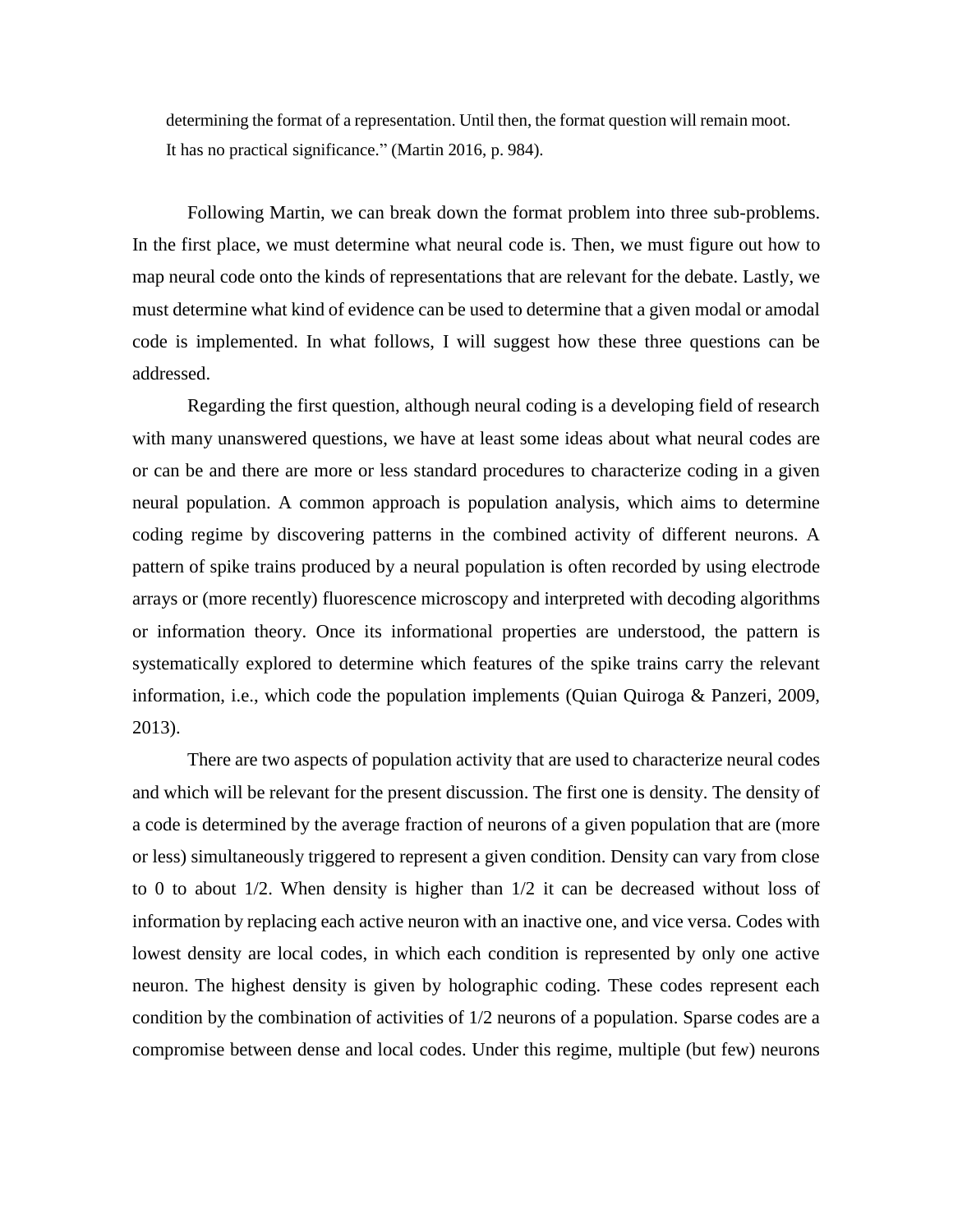participate in the representation of each condition (Földiák 2002, Földiák & Endres 2008, Földiák 2013).

A second aspect is the distinction between selective and distributed codes. In distributed codes different subsets of cells in a population encode different conditions but, crucially, these subsets share cells. In contrast, in selective<sup>2</sup> coding a population represents different conditions by using non-overlapping subsets. This implies that single cells are interpretable only if the code is selective. Under this coding regime each unit or neuron responds highly selectively to a given condition (e.g., specific faces, objects, or words) such that the output of that unit can be interpreted unambiguously. Units of this sort are sometimes called localist units or ''grandmother cells". On the other hand, in distributed representations, given that each unit responds to a wide range of different conditions, individual units cannot be interpreted without knowing the state of other units in the network (Thorpe 1995, p. 550, Page 2000, Bowers 2016). Figure 1 presents an illustrative comparison between a selective and a distributed code.

| (a) |  |  | (b)                           |  |  |  |  |  |  |  |  |
|-----|--|--|-------------------------------|--|--|--|--|--|--|--|--|
|     |  |  | Ringo 1 0 0 1 Ringo 0 0 0 1   |  |  |  |  |  |  |  |  |
|     |  |  | George 0 0 1 1 George 0 0 1 0 |  |  |  |  |  |  |  |  |
|     |  |  | Paul 0 1 1 0 Paul 0 1 0 0     |  |  |  |  |  |  |  |  |
|     |  |  | John 1 1 0 0 John 1 0 0 0     |  |  |  |  |  |  |  |  |

**Figure 1.** Adapted from Page (2000). Four names represented by (a) distributed coding and (b) selective coding. Each 1 and 0 represents an active or inactive cell, respectively. Rows represent the population response to each stimulus.

The dense/sparse and the distributed/selective distinctions are related. A distributed code requires some degree of density (i.e., more than one cell has to respond to each stimuli)

 $\overline{a}$ 

<sup>&</sup>lt;sup>2</sup> Selective coding is often also called 'localist'. Given that low density codes have a similar name, I will avoid using this expression.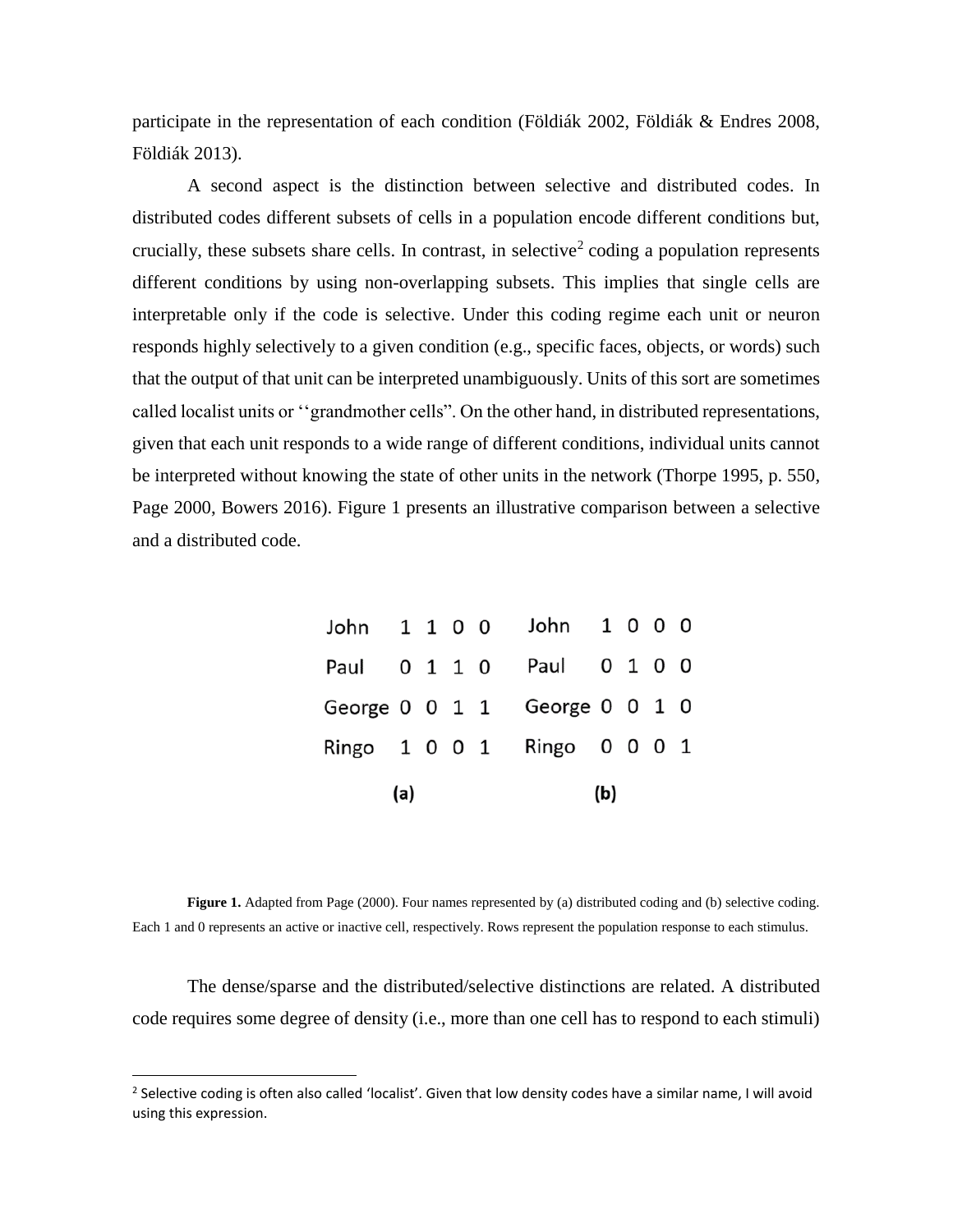in order to form overlapping sets of neurons. Also, populations in visual areas are known to be both sparse and selective (Lehky et al 2005 and see section 5). However, these notions are relatively independent. A given population can implement a sparse and distributed code if overlapping subsets of cells fire in response to different stimuli and each of those subsets are constituted by very few cells. In turn, a selective and dense representation could be implemented by a population in which many redundant neurons respond selectively to the same input (Bowers  $2016$ )<sup>3</sup>.

The second problem mentioned by Martin is the mapping problem. The described codes appear at the level of neural populations. How do we know that structures at this level can be identified with the representations that are relevant for the present debate? There are two aspects to this question which can be addressed separately. First, we must determine whether structures at the cellular or population level can be identified with the kinds of representations posited by grounded and amodal theorists.

As it happens, this can be done for many relevant representations. For instance, some grounded theorists have proposed that conceptual processing employs distributed representations. These structures are not distributed in the sense specified above but rather in the sense that they have no central point of convergence and involve dispersion of perceptual and motor features across modal association cortices (e.g., Allport 1985; Gage & Hickok 2005). One way to understand the implementation of distributed representations is by using the Hebbian notion of a cell assembly. This is a set of strongly connected cells formed when neurons in different cortical areas are frequently active at the same time (Palm et al. 2014, Holtmaat & Caroni 2016). This characterization of distributed representations, which has been proposed by Pulvermüller (e.g., Pulvermüller 1999, 2013) situates them at the same cellular level as neural codes. Another kind of grounded structure is cross-modal conjunctive representation (CCR) (e.g., Binder 2016). These are structures that respond preferentially to a particular combination of inputs. It has been pointed out that CCRs can be instantiated in single cells having a local coding regime (Quiroga, Reddy, Kreiman, Koch, & Fried, 2005) and also in distributed neural ensembles or networks (O'Reilly & Busby, 2001). A third example are amodal structures that exhibit cross-modal responses to a given class of stimuli.

 $\overline{a}$ 

<sup>&</sup>lt;sup>3</sup> I thank an anonymous reviewer for stressing the relevance of distinguishing between these two parameters of neural coding.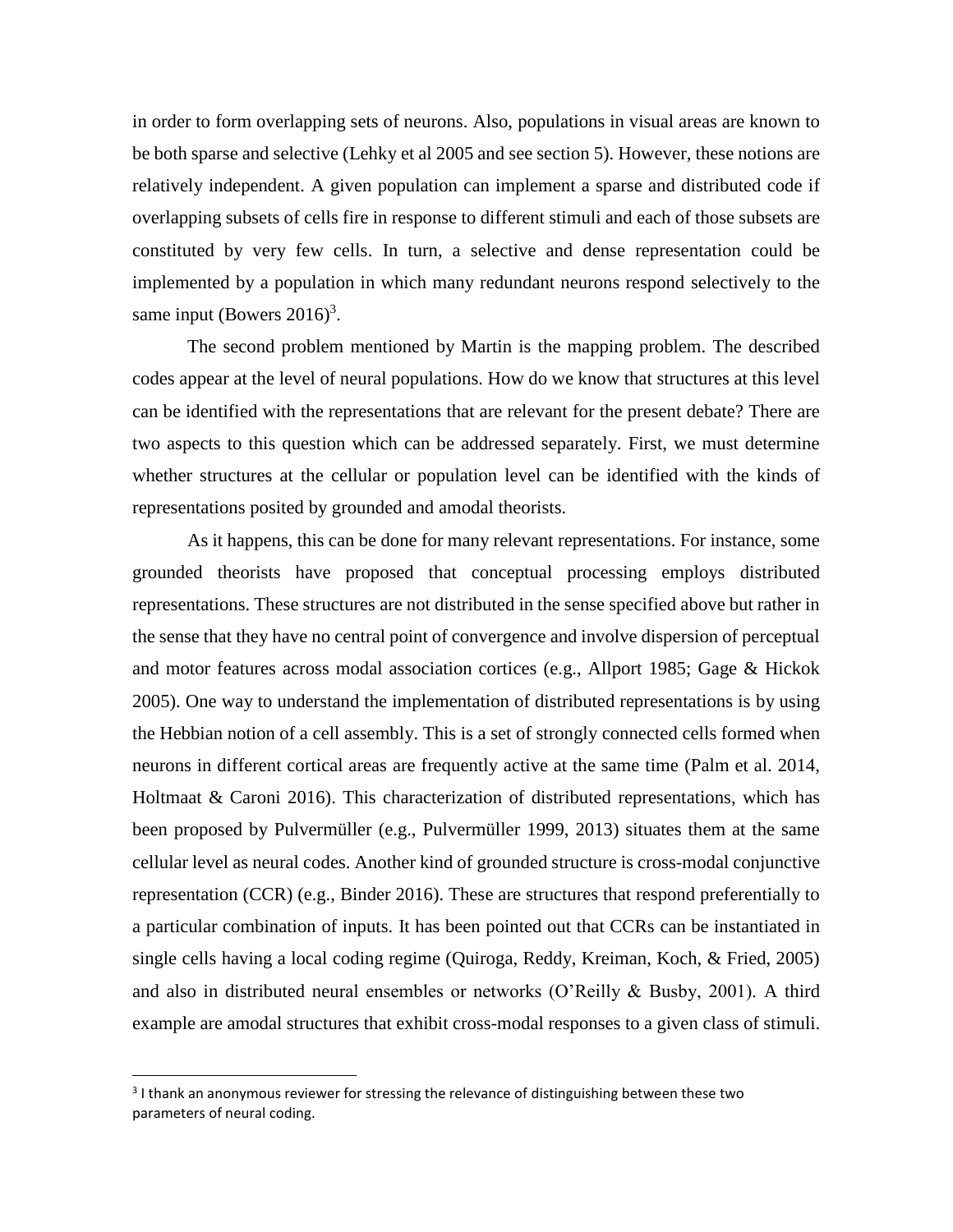In contrast with distributed representations (and consistent with the so called amodal hubs), these structures constitute central points of convergence for different modal inputs. The most striking findings supporting the existence of these amodal concepts come from the research on number representation (e.g., Dehaene et al. 1998, Piazza et al. 2006). These representations can respond to a given cardinality independently of stimulus modality. Interestingly, cross-modal number representations have been found at the cellular level. Andreas Nieder has studied 'number neurons', which have a maximum discharge rate to a preferred numerosity across different modalities (Nieder 2016). In a similar study, Vergara et al. (2016) showed that individual neurons in the pre-supplementary motor area (pre-SMA) exhibit cross-modal responses to specific frequencies. These examples imply that at least some of the relevant structures proposed both by modal and amodal theorists can be found at the same level as neural codes.

After determining that a given neural code constitutes the format of, for instance, a conjunctive representation, we still have to assess whether this code is modal or amodal. The second aspect of the second question is to determine whether neural codes can be mapped onto known modal or amodal formats discussed in the literature. We do not know which of the mentioned neural codes could implement, for example, propositional (e.g., Pylyshyn, 2003) or depictive (e.g., Kosslyn, Thompson, & Ganis, 2006) format. However, this is not necessary. Once we endorse the criterion proposed in the previous section, we only need to figure out whether a given code satisfies special demands required by a perceptual task in order to determine if it is modal or not. This leads us to the third problem: How can we determine that a code is modal in this sense? There is a tradition of investigation in cognitive neuroscience which studies how neural coding contributes to optimize the transmission of information. Efficient coding models have been recently introduced in the philosophical literature by Mazviita Chirimuuta in order to discuss the nature of computational explanation in cognitive neuroscience (Chirimuuta 2014, 2017). My aim is to apply this view to the present discussion on representational format.

### **5. Implications from the efficient coding approach**

The efficient coding approach is a tradition that can be traced back to classical theoretical work by Horace Barlow. He hypothesized that optimizing information transmission is a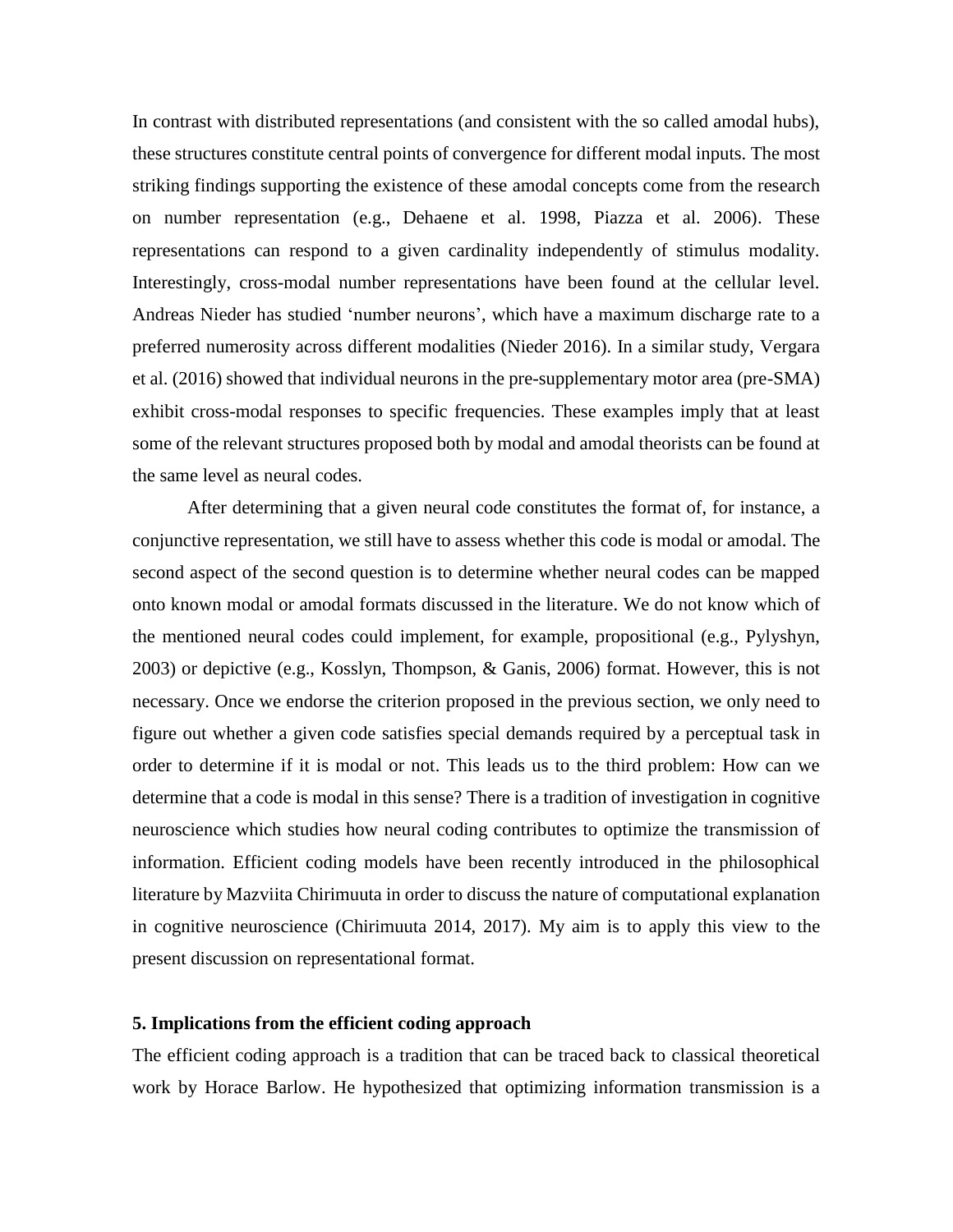driving force in the evolution and/or development of neural codes (Barlow 1959). Informational and computational demands can be used to explain why the brain implements a given coding strategy. Briefly, an efficient coding explanation requires first specifying which demands must be satisfied in order to perform efficiently a given information processing task. Then, we build models of different hypothetical coding strategies which the brain could plausibly implement and which satisfy to some degree the specified demands. If the most efficient strategy lines up with the actual one, we have an explanation of why it was implemented (see Chirimuuta 2014). In this section I will suggests how grounded and amodal theorists can use efficient coding models in order to make predictions about neural coding.

#### *5.1. Amodal codes*

 $\overline{a}$ 

Some theoretical results and experimental data provided within this framework seem to favor the amodal view. At the end of section 3 I mentioned that a code is amodal if and only if it is not the result of demands which are unique to sensory tasks. This is compatible with two possibilities. An amodal code could be determined either by specific demands of a nonsensory task or by general demands shared by all neural information processing tasks<sup>4</sup>. Some early studies suggest that the development of neural codes is driven by general requirements, such as maximizing representational capacity (i.e., the number of conditions or the amount of information that a system can represent) and minimizing metabolic cost. Considering that the brain is one of the metabolically most active organs of the body (Sokoloff 1989), Levy and Baxter (1996) proposed that neural coding must result from an optimal compromise between energy and informational efficiency. In this vein, Attwell and Laughlin (2001) offer a characterization of the optimality of distributed neural coding on the basis of a detailed energy budget for signaling in the grey matter<sup>5</sup>.

In order to determine the impact of different coding strategies on neural energy consumption, the authors consider a system that must represent 100 different sensory or motor conditions. One possibility is using a selective code in which each of the 100 conditions is represented by a single active cell. This would require to recruit 100 cells. As

<sup>&</sup>lt;sup>4</sup> I thank an anonymous reviewer for suggesting the possibility of dedicated but non-sensory codes

<sup>5</sup> Attwell & Laughlin (2001) call this code 'sparse'. As we will see below, this expression is often used to refer to very different coding regimes. However, as I mentioned, it is relevant to distinguish between sparse and distributed coding.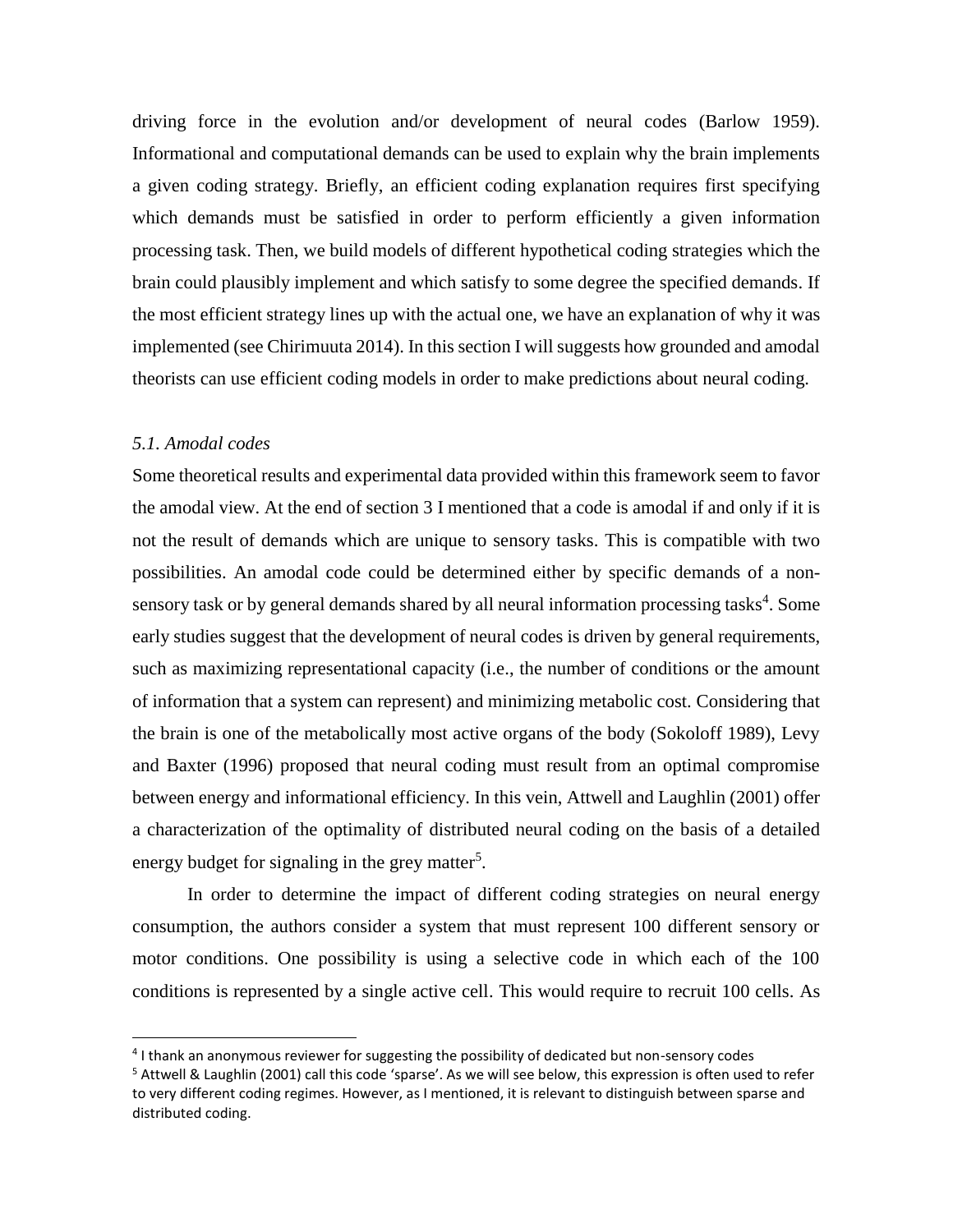soon as we begin to depart from this selective coding regime towards a distributed one, an increase in energy efficiency is patent. If each condition is represented by the simultaneous firing of 2 cells (with the others not firing) and different representations can share cells, only 15 neurons are needed to represent 100 conditions. This is given by the equation (which I will call the "capacity/code/components equation" or "3C equation") that relates representational capacity or number of conditions represented (*R*) with the number of cells or components of the system or population (*n*) and number of active cells that represent each condition (*np*):

$$
R: n!/[(n-np)!(np)!]
$$

In our case, 3C implies that  $15!/(13! 2!) = 105$ . Similarly, if each condition is represented by 3 firing cells and different representations can overlap, 3C implies that only 10 cells are needed to represent 100 conditions (given that  $10!/(7! \ 3!) = 120$ ), which is a further improvement of energy efficiency<sup>6</sup>. These results imply that the implementation of distributed coding is not motivated by special perceptual demands (i.e., unique to sensory tasks) but rather only by general demands. Any information processing task can be improved by minimizing metabolic cost without reducing representational capacity. This is why distributed codes can be considered amodal.

The main problem with this approach is that current evidence suggests that codes in neural structures underlying higher cognition are selective and not distributed. We saw that in distributed codes each cell is used to represent different conditions and therefore these conditions cannot be decoded by recording a single cell but rather all (or part of) the population has to be taken into account (Thorpe 1995, p. 550). Several studies imply that relevant information can be extracted from single units in key areas associated with higher cognition.

Although the role of the prefrontal cortex is difficult to characterize, it has been often associated with functions that play a crucial role in higher cognition and intelligent behavior.

 $\overline{a}$ 

 $6$  This is an abstract and schematic characterization of energy optimization. See Attwell and Laughlin (2001) to understand how the biochemical variables that constitute the metabolic cost of neural signaling are involved.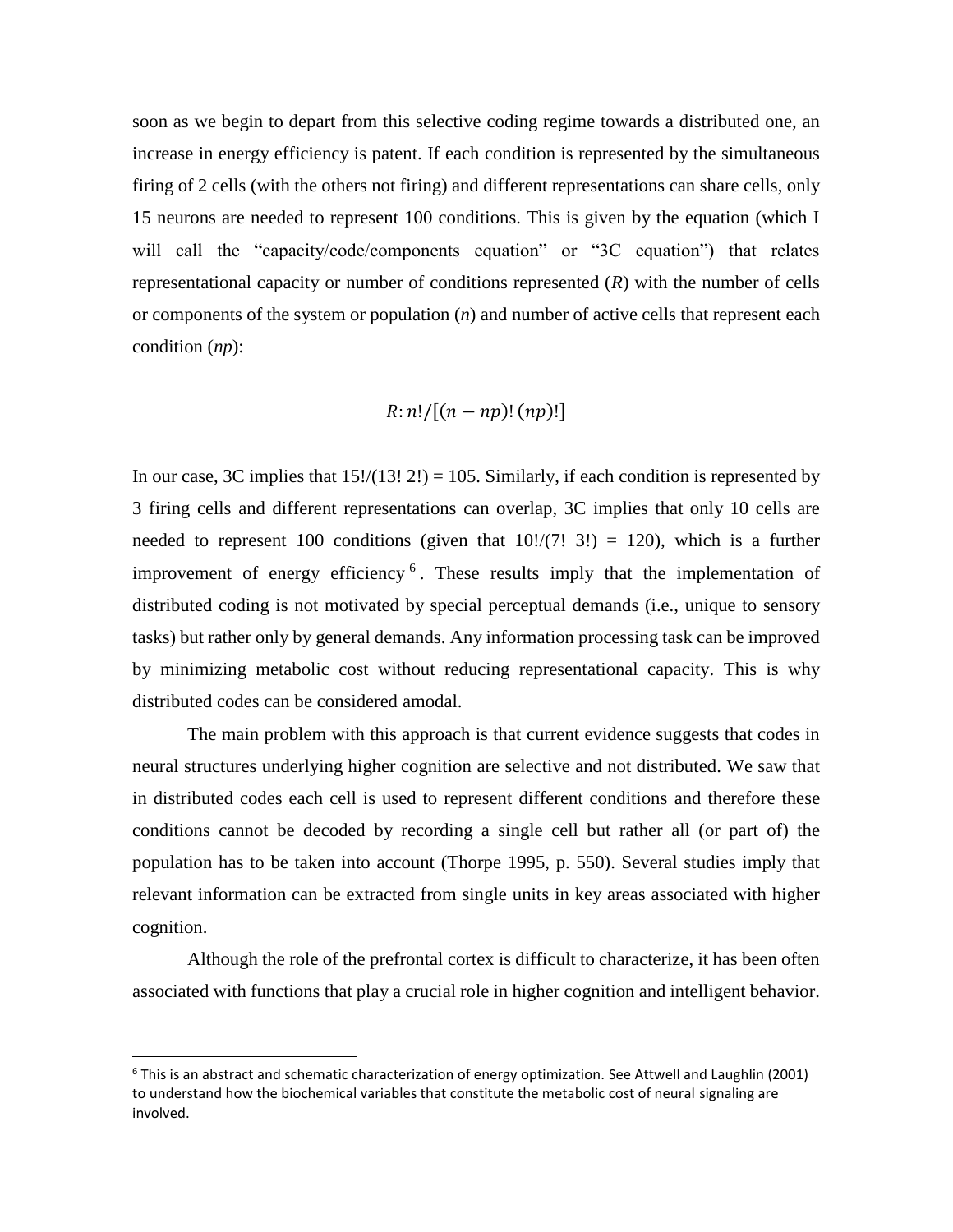It is considered that its basic function is the representation and execution of new forms of organized goal-directed action. This main function depends on the so-called executive functions of the prefrontal cortex: planning, decision-making, working memory (the memory required for the performance of acts in the short term), preparatory set (the priming of sensory and motor neural structures for the performance of an act contingent on a prior event), and inhibitory control (Fuster 2015, ch. 1).

What do we know about the prefrontal representations that subserve these functions? A relevant model affirms that prefrontal populations implement what has been called 'adaptive coding'. The central idea is that throughout much of prefrontal cortex the response properties of single neurons are highly adaptable. Any given cell has the potential to change its tuning properties. In a particular task context, many cells become tuned to code information that is specifically relevant to this task (e.g., Duncan 2001, Woolgar et al. 2011, Stokes et al. 2013). A second and related aspect of prefrontal cells is mixed selectivity (MS). The firing patterns of individual MS neurons are modulated by each of multiple task dimensions. Prefrontal cells often code some combination of sensory stimuli, task rule and motor response which are relevant for a task being performed (see Fusi et al. 2016).

These aspects of prefrontal representations (adaptive coding and mixed selectivity) are not related to neural coding but rather only to neural information. The facts that prefrontal cells can change the information that they carry and that they can represent many taskrelevant features at the same time do not inform us *per se* about which response properties carry this information, i.e., which code they implement. However, physiological studies aimed at characterizing these properties of prefrontal information processing do reveal something about prefrontal codes. In these studies, the relevant information can be very often decoded from single cells (e.g., Freedman et al. 2001, Rigotti et al. 2013). As we saw, this is possible only if a selective code is employed. These findings suggest that prefrontal codes are selective and therefore they are not determined solely by the general demands of minimizing metabolic cost and maximizing informational capacity. An additional demand may preclude the implementation of a distributed code.

It is relevant to mention that the same point applies to another neural structure which is also crucial for higher cognition. The hippocampus is often considered the site of different forms of declarative memory (e.g., semantic and episodic memory) and also contributes to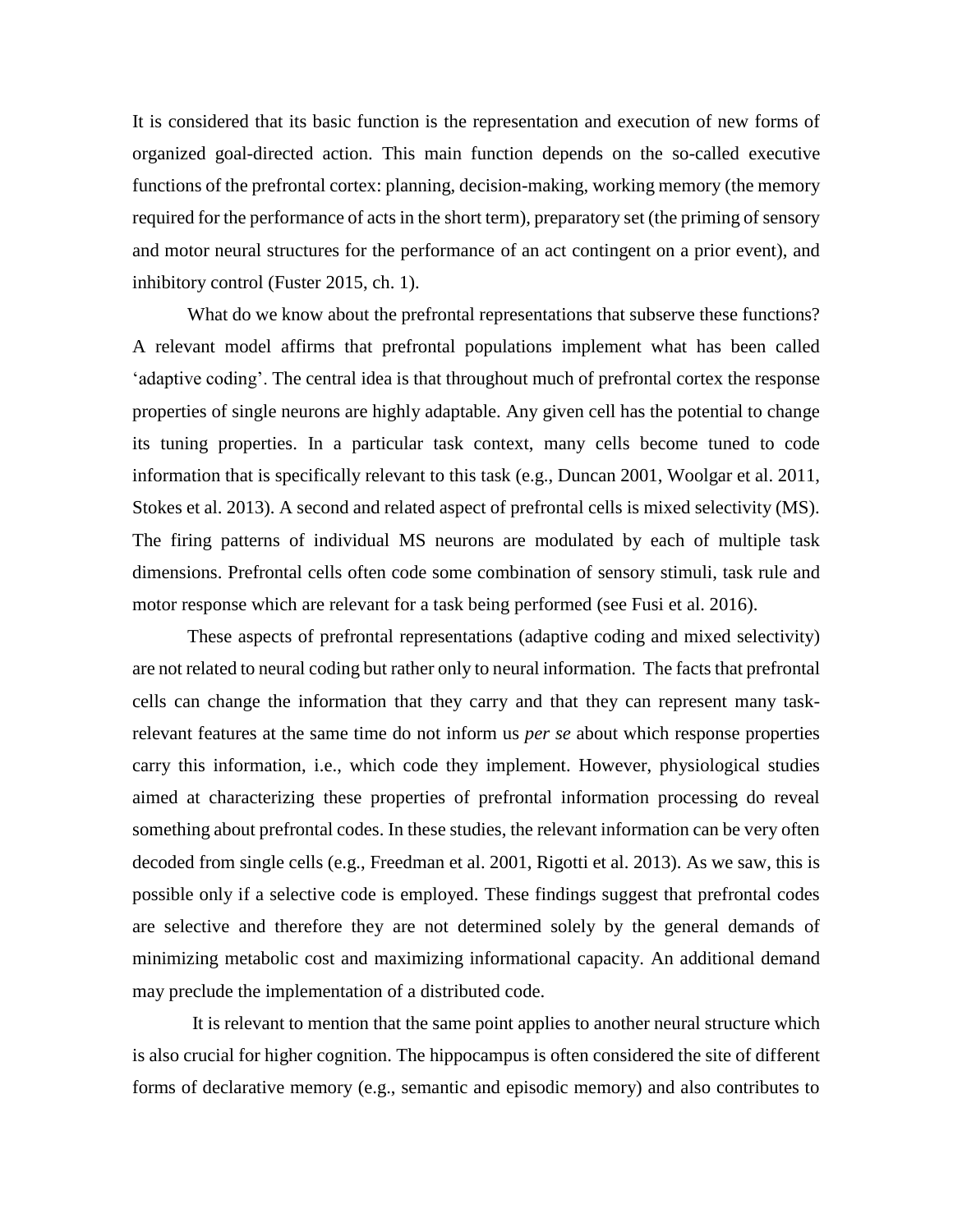spatial navigation. It is known that information about different domains can be decoded from individual hippocampal cells (Eichenbaum 2016). The classic study by O'Keefe & Dostrovsky (1971) showed that different neurons in the hippocampus of a rat constitute a spatial map in which each neuron responded solely or maximally when it was situated in a particular part of a platform facing in a particular direction. Recent evidence shows that there are also hippocampal 'time cells', each of which fires in sequence when an animal is at a particular moment in a temporally structured experience (Manns et al. 2007, Pastalkova et al 2008, Gill et al. 2011, McDonald et al. 2011. See Eichenbaum 2014 for a recent review). Also, in a task where choice performance is guided by odor cues and not their spatial locations, hippocampal individual cells were selective for specific odors (Muzzio et al., 2009)

Of course, the fact that non-sensory areas implement selective coding does not imply that they use modal codes. Perhaps the additional demand that motivates using a selective (instead of a distributed) code is non-sensory. It has been argued that these codes are determined by the second kind of amodal demand I mentioned (i.e. a demand imposed by a specific but non-sensory task). For instance, Marr (1971) suggested that the non-overlapping representations of selective coding are useful for fast learning tasks performed by episodic memory. The main idea is that when memory representations overlap, new learned memories will often interfere with old memories. More recently, Bowers et al. (2014) argued that learning tasks performed by short-term memory (STM) in the cortex require selective coding for co-activating multiple representations at the same time. The basic claim is that when we represent more than one condition by activating at the same time the activity patterns that represent each condition, distributed codes will often generate ambiguities. We often cannot decode the different conditions when the patterns are blended together (Figure 2). This is the so-called superposition catastrophe (Von der Malsburg, 1986). Bowers et al. (2014) showed that a recurrent Parallel Distributed Processing (PDP) model trained to co-activate and recall multiple words at the same time succeeded by learning highly selective letter and word codes. They claim that this could explain the selective coding of neurons in cortex given that the cortex supports STM in various domains (Cowan, 2001).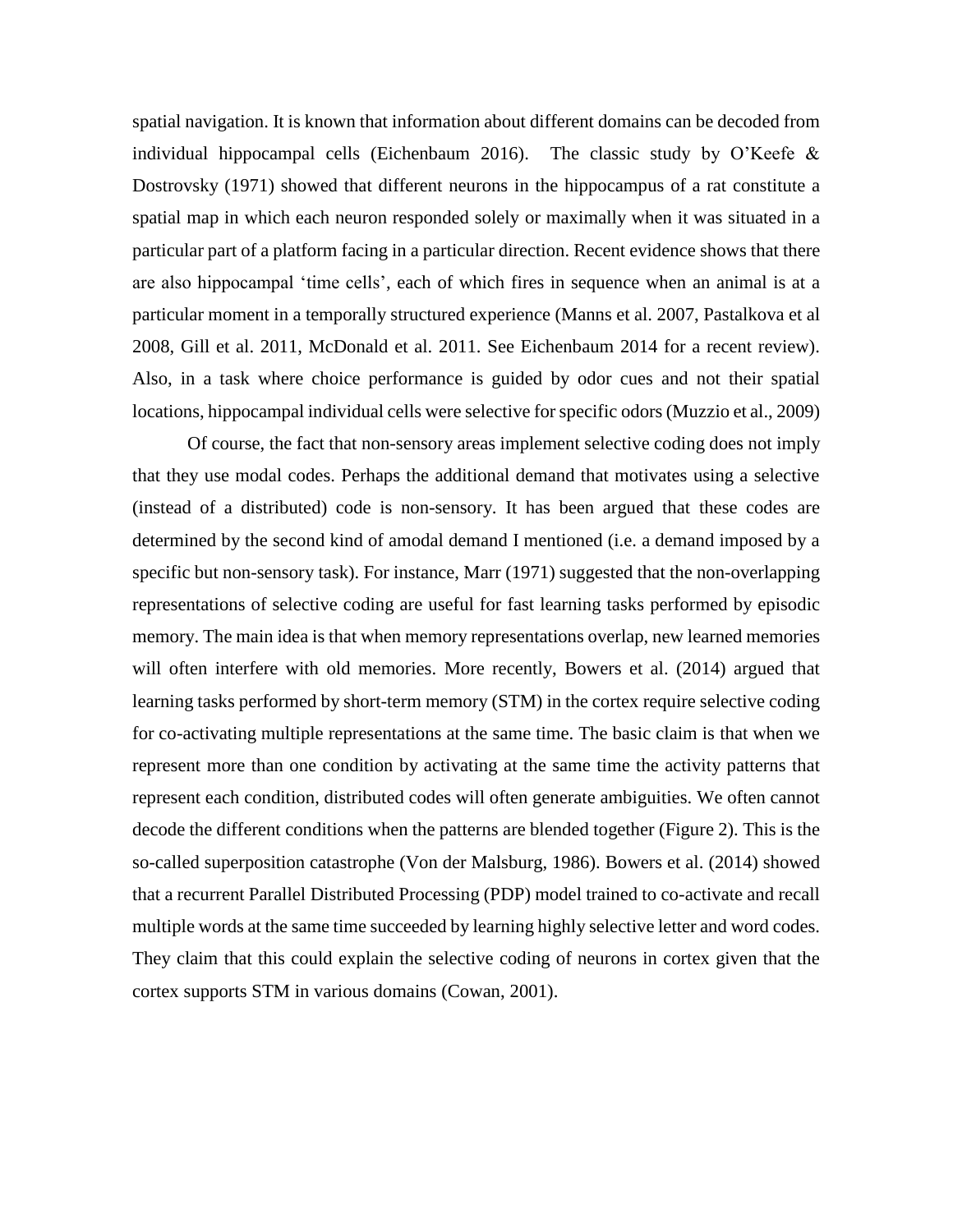|              | Pete                        |   |   |   |          |   |  |  |  | 1000010010000 | $\mathbf{1}$ |               |  | 000000               |              |
|--------------|-----------------------------|---|---|---|----------|---|--|--|--|---------------|--------------|---------------|--|----------------------|--------------|
|              | Roger                       |   |   |   |          |   |  |  |  |               |              |               |  | 01000000010010000001 |              |
|              | Charlie                     |   |   |   |          |   |  |  |  |               |              |               |  | 10000000000000001110 |              |
|              | Brian                       |   |   |   |          |   |  |  |  |               |              |               |  | 01000100010010000000 |              |
|              | Keith                       |   |   |   |          |   |  |  |  |               |              |               |  | 01010001000000100000 |              |
|              | Mick                        |   |   |   |          |   |  |  |  |               |              |               |  | 00010000000000011100 |              |
|              | Ringo                       |   |   |   |          |   |  |  |  |               |              |               |  | 10000000000010100010 |              |
|              | George 00000001000001100010 |   |   |   |          |   |  |  |  |               |              |               |  |                      |              |
|              | Paul                        |   |   |   |          |   |  |  |  |               |              |               |  | 00100100000000000011 |              |
|              | John                        |   |   |   |          |   |  |  |  |               |              |               |  | 01100000010000000010 |              |
| Paul + Roger |                             |   |   |   |          |   |  |  |  |               |              |               |  | 01100100010010000011 |              |
| Paul + Brian |                             | 0 | 1 | 1 | $\Omega$ | 0 |  |  |  |               |              | 1000100100000 |  |                      | $\mathbf{1}$ |

Figure 2. Adapted from Bowers et al. (2014). Each 1 and 0 represents an active or inactive cell, respectively. Rows represent the population response to each stimulus. The population implements a distributed code. The two bottom rows represent conjunctions of conditions by simultaneously activating the components that represent each condition. The resulting patterns are ambiguous.

If this hypothesis was correct, selective codes in non-perceptual areas would be the result of a demand imposed by a non-sensory task and therefore could be considered amodal. However, the mentioned evidence is far from conclusive<sup>7</sup>. A first problem is that PDP models are not intended to be biologically realistic. Plaut and McClelland (2010) have pointed out that, traditionally, the primary goal of the PDP approach is accounting for behavioral data. These models are aimed at reproducing human performance in cognitive tasks as it occurs in real time and how performance changes over the course of normal and abnormal development and in adulthood. Neural verisimilitude is not a priority. Moreover, there are specific aspects of the PDP architecture that seem to undermine its biological plausibility, such as backpropagation. Bowers himself has criticized PDP models on the basis that theorists in the PDP tradition often claim that single hidden units in PDP networks are uninterpretable, which

 $\overline{a}$ 

<sup>&</sup>lt;sup>7</sup> I am indebted to an anonymous reviewer for pointing out the following shortcomings of Bower's proposal. I will suggest below that these are not irresoluble problems but only difficulties that call for further theoretical and experimental developments.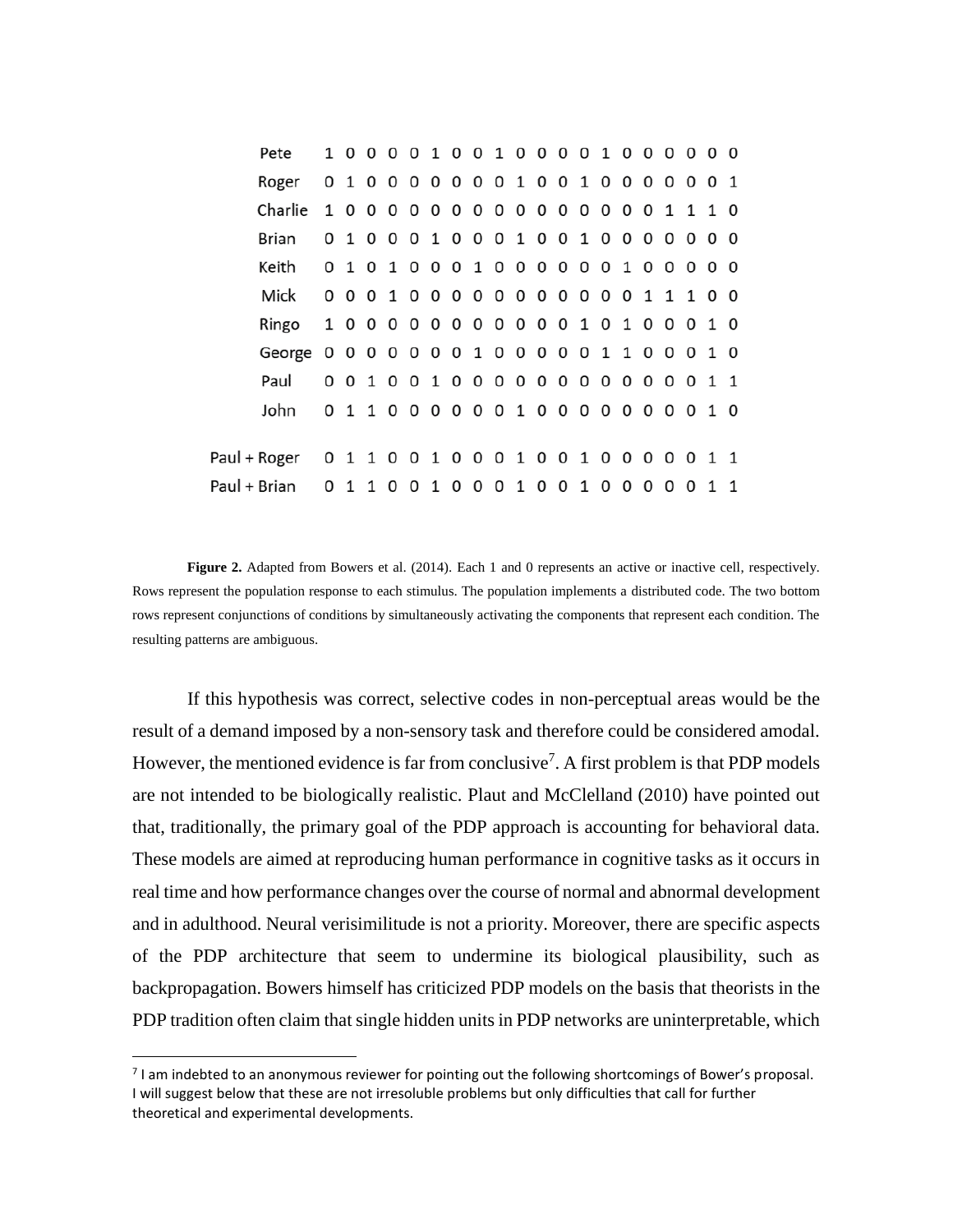is inconsistent with neurophysiological data from cortical recordings (Bowers 2009, 2010). Therefore, it seems that more work has to be done in order to present a biologically plausible characterization of the computations that relate learning task demands with selective coding. Lately, biological plausibility has become a more central issue for theorists working in the PDP tradition. It has been pointed out that new methodologies used in cognitive neuroscience (such as multivariate pattern analysis and representational similarity analysis) capture insights derived from PDP models. Also, observations from neuroscience are now being used to constrain the architecture of simulated neural network models (Rogers & McClelland 2014).

A second problem is that, under some conditions, distributed codes can avoid the superposition catastrophe. Critically, in both of the two simulations proposed by Bowers et al. (2014) the models successfully recalled lists of three words relying on few localist codes. His model implies that the number of local representations increases only when the list (i.e., the number of conditions that are simultaneously represented) is longer. This finding suggests that distributed codes have some limited capacity to overcome the superposition catastrophe. In this vein, Botvinick and Plaut (2006) proposed a recurrent PDP model of immediate serial recall that succeeded in avoiding the superposition catastrophe with distributed codes and could support short-term memory. Of course, distributed solutions only work under certain conditions (see also Bowers et al. 2016). However, in order to claim that selective codes in episodic and short-term memory result from this constraint one should offer a precise characterization of these conditions and determine whether these are met by the relevant learning tasks.

To summarize, I described two lines of investigation that can be used to claim that higher cognitive areas use amodal codes. The argument based on Bowers et al. (2014) seems more plausible than the one based on Atwell and Laughlin (2001) because only the former is consistent with neurophysiological data from prefrontal and hippocampal recordings. However, the evidence for amodal selective codes is inconclusive. In order to further explore his proposal there are at least two questions that should be answered. In the first place, it must be determined whether the studied neural structures exhibit relevant similarities with PDP models or, alternatively, whether biologically plausible PDP models also produce selective codes during the relevant learning tasks. In the second place, it should be ascertained whether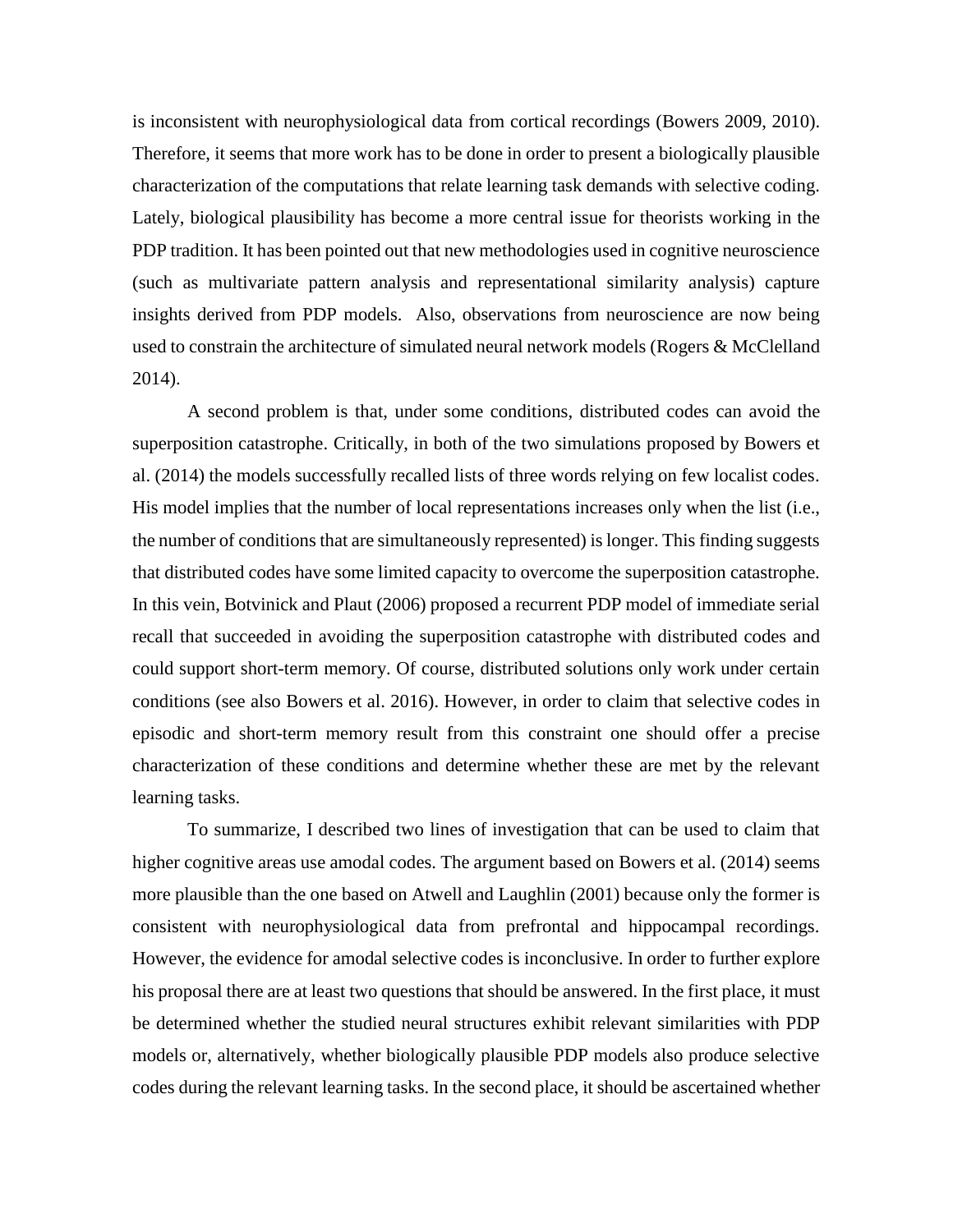the specific conditions met by the relevant learning tasks (number of conditions represented, number of components, list length, etc.) are those that make it impossible to provide a distributed solution to the superposition problem. An alternative possibility is that selective coding is not required at all by memory learning tasks but is rather the result of specific demands imposed upstream by sensory processing. In the next section I will explore a line of investigation that seeks to characterize the codes underlying efficient perceptual processing.

## *5.2. Modal codes*

A long-standing hypothesis affirms that the visual system implements sparse coding in order to satisfy special perceptual demands. Classic theoretical work suggests that response properties of neurons in the early visual system are the result of properties of the organism's visual environment. The images received by the retina when viewing the natural world have a relatively regular statistical structure, which arises from the contiguous structure of objects and surfaces in the environment (Olshausen & Field 2004). Attneave (1954) and Barlow (1961) proposed that visual neurons are adapted (through evolutionary and developmental processes) to represent these statistical properties.

Barlow (1961) hypothesized that early sensory neurons are able to remove statistical redundancy in the sensory input by representing only the signals that occur most frequently in the natural environment. Many theorists have subsequently claimed that the sparse representations that capture this statistical structure have the same receptive field properties as simple-cells in primary visual cortex (e.g, Field 1987, Olshausen & Field 1996, Bell & Sejnowski 1997, van Hateren & van der Schaaf 1998, van Hateren & Ruderman 1998 and Hyvarinen & Hoyer 2000). Some of the studies advanced by these authors show that after being trained in detecting natural images, sets of model cells only respond to properties that typically occur in those images. Therefore, these sets can represent any given image by using a small number of active units (i.e. by using a sparse code). Crucially, these studies revealed that the receptive fields of trained units resemble those of visual cortical cells. Both are spatially localized, oriented, and bandpass (i.e., selective to spatial structure at a particular scale). This suggests that visual systems actually implement this coding strategy. More recently, it has been suggested that sparse coding may reflect a general principle of sensory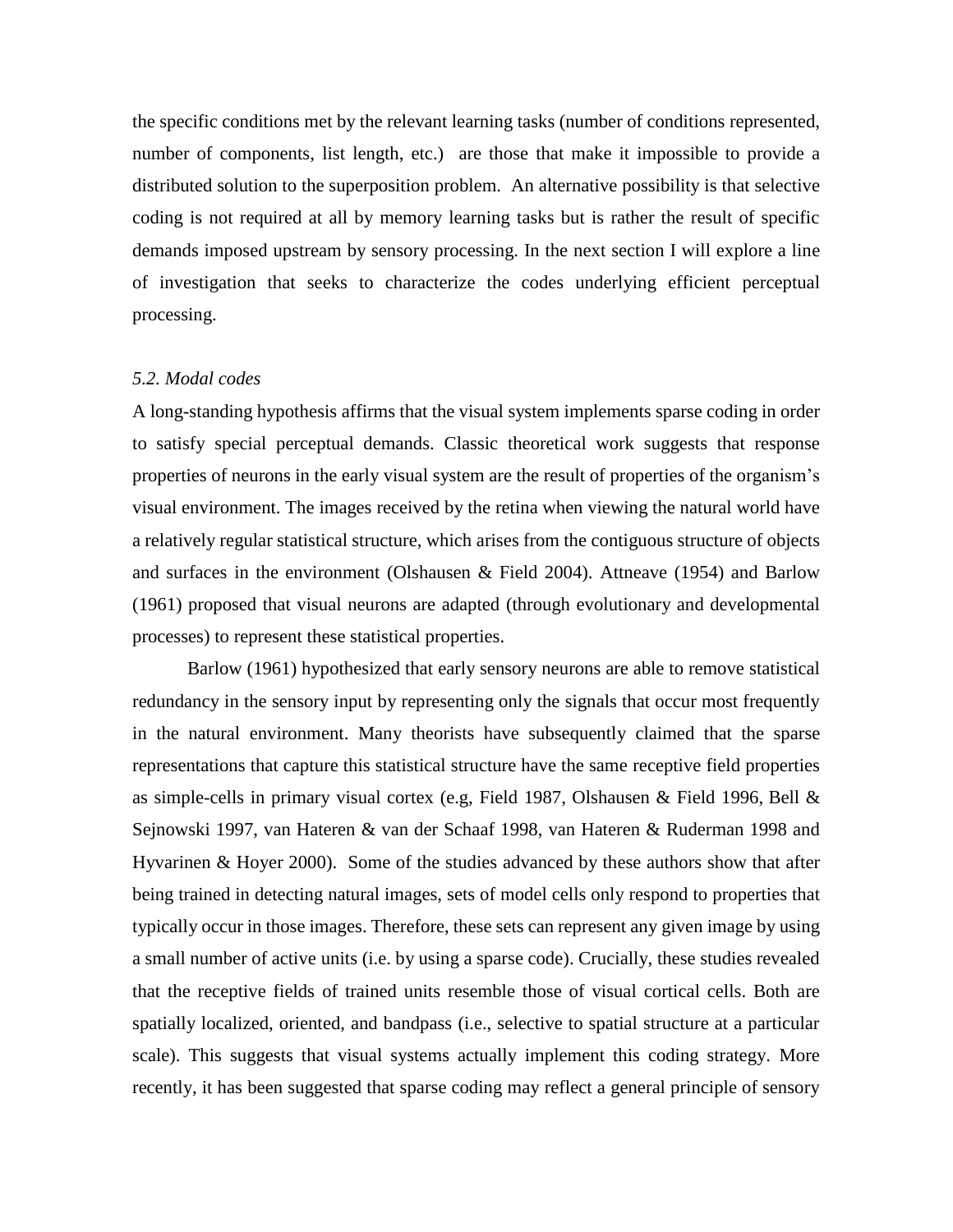processing across sensory modalities. This strategy has been studied not only in vision, but also in audition (DeWeese et al. 2003), and olfaction (Perez-Orive et al. 2002; Stopfer 2007).

Although the similarity between trained artificial units and cortical cells supports the hypothesis that sensory systems implement a sparse code, different attempts have been made to provide more direct evidence. Ideally, the best way to determine the implementation of a sparse code is by recording (often with electrode arrays) simultaneously from the different units in a population and assessing the average number of units that respond to each image in a relevant stimulus set. This measure is what is known as 'population sparseness'. Given that the technical limitations of electrode arrays make it difficult to record simultaneously from all of the units in large populations, population sparseness is often measured by using a different property known as lifetime sparseness. This is a measure of the responses of individual neurons to many stimuli from a given set. A cell with high lifetime sparseness responds to very few stimuli from a given set whereas a population with high population sparseness is one in which very few cells are activated in response to each stimulus (Willmore & Tolhurst 2001).

Measuring lifetime sparseness is supposed to be an adequate way to determine population sparseness because both characterize the 'peakedness' of a neural response. This alleged connection between lifetime and population sparseness is useful for our debate because lifetime sparseness is closely related to selectivity. We saw that a selective representation is only activated by one item from a stimulus set (it is not part of the representation of different stimuli). This means that it has very high lifetime sparseness (see Bowers 2010). We know that responses in sensory systems are selective. For instance, neurophysiological studies showed that as one progresses along the ventral stream of the visual system, individual neurons become selective for increasingly complex stimuli, from spots of light and oriented bars in early visual areas to parts of borders in intermediate areas and complex objects and faces in higher visual areas (Mély & Serre 2017)**.** We also know that higher cognitive structures (such as the PFC or the hippocampus) have selective units. If selectivity is a reliable indicator of high population sparseness then it would seem that sparse codes are implemented in perceptual systems and preserved in higher cognitive areas. This idea could be used to support the grounded view.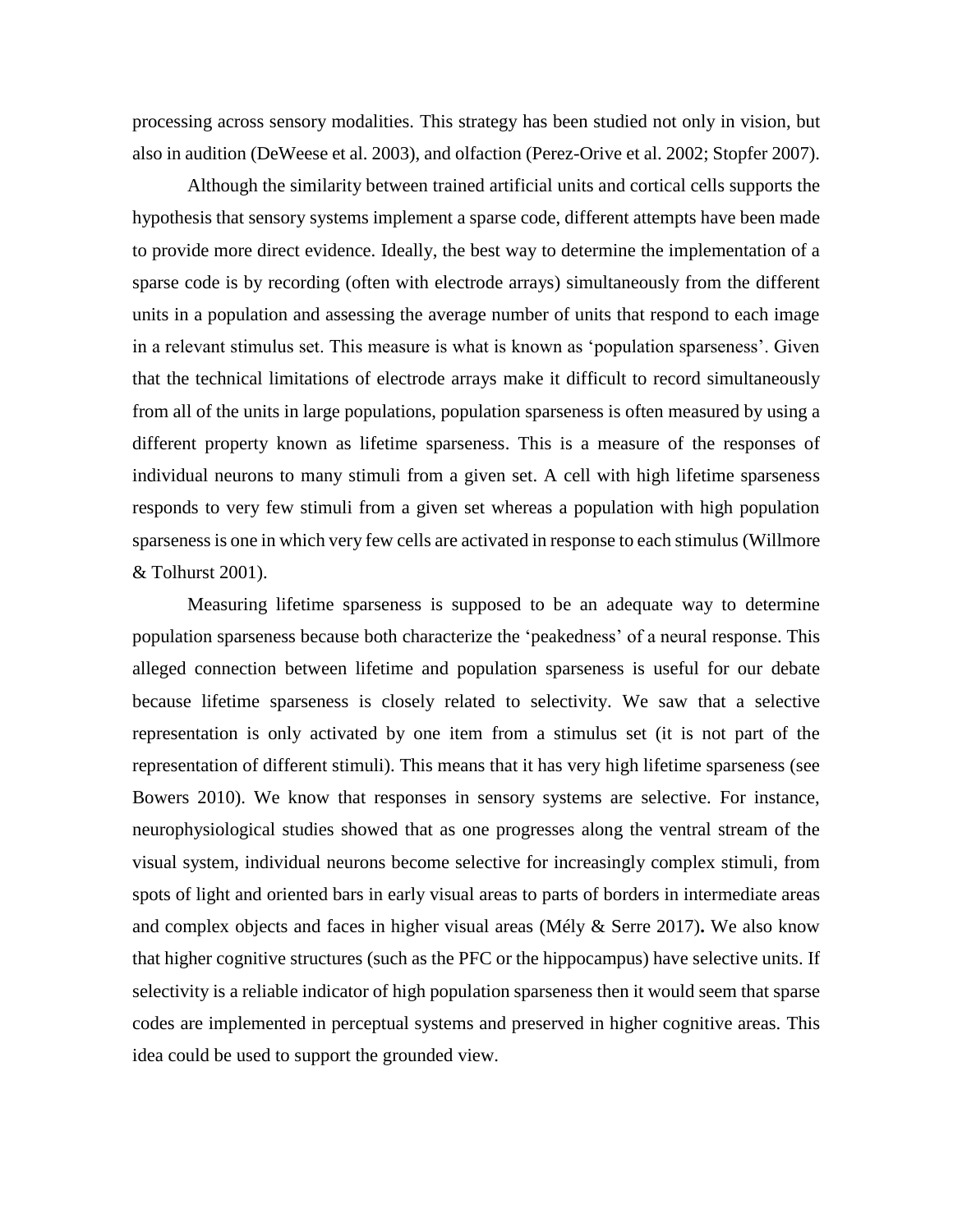Nevertheless, Willmore et al. (2011) showed that lifetime and population sparseness are only related under very special conditions (namely, only if neural responses are independent and identically distributed) and that these conditions are not met by visual populations. Lifetime sparseness does not imply population sparseness. I already mentioned that selectivity and (population) sparseness are independent: a population in which all cells are selective for the same stimulus will have high lifetime sparseness (they only fire in the presence of that stimulus) but low population sparseness (they all fire in the presence of the stimulus). Therefore, lifetime sparseness cannot be used to show either that sensory systems implement sparse codes or that sparse codes are preserved in areas dedicated to higher cognition.

Fortunately, the relatively recent development of optical techniques has provided the necessary tools to overcome the technical limitations of electrode arrays. Transcranial twophoton microscopy (TPM) is a very powerful fluorescence imaging technique that can be applied to living tissue up to about 1 mm in depth and at a spatial resolution of less than 1 μm (e.g., Ustione & Piston 2011). More importantly, two-photon imaging can reach a very high spatial density, recording the activity of hundreds of neurons in small volumes of the visual cortex. This means that TPM can be used to directly measure population sparseness. In a recent study Froudarakis et. al (2014) used TPM to record the activity of nearly all of the neurons in small volumes of the visual cortex in mice and directly detect high population sparseness. This kind of study provides very solid evidence for sparse coding in sensory areas. Additionally, they found that population sparseness was higher for natural images than for control movies in which relevant high-order statistical information was removed. This suggests that sparse codes are not only implemented by visual areas but also correlated with the statistical properties of natural visual signals.

These findings suggest two ways in which the grounded approach can be explored. In the first place, a grounded hypothesis can be formulated in terms of sparseness. Sparse codes are modal because they are the result of constraints imposed by sensory processing. Therefore, grounded theorists can predict that codes employed by neural structures dedicated to higher cognition preserve sparseness. To the best of my knowledge, sparseness has not yet been studied in higher cognitive areas. However, we saw this is now technically possible. Fluorescence techniques could be used in order to measure population sparseness, for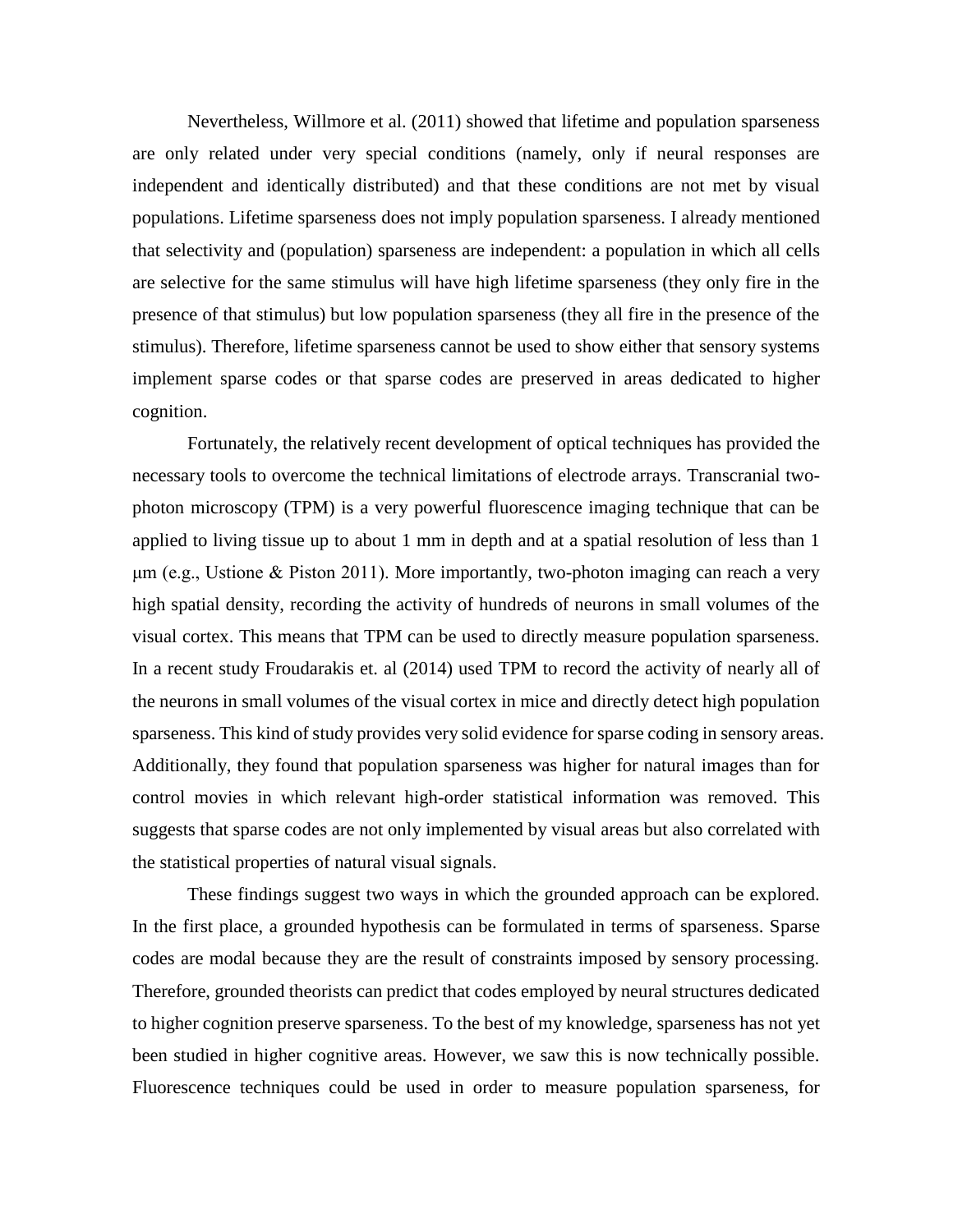instance, in prefrontal and hippocampal structures. A second possibility is to evaluate the idea that selectivity contributes in some way to efficient sensory processing. As I mentioned, we know that neural responses in sensory and non-sensory systems are selective. However, the parameter that is known to optimize sensory processing (population sparseness) is independent of selectivity (or lifetime sparseness) and the contribution of the later to perception is still not well understood (Willmore et al. 2011). What we learnt from Attwell and Laughlin's argument is that selective codes are very expensive. Therefore, it seems plausible that there is some constraint forcing the implementation of a selective strategy. The question is whether this constraint is unique to sensory processing. The grounded view could be supported by showing that selective codes satisfy some sensory demand.

There is a final question that is relevant for understanding how the efficient coding framework shapes the debate on grounded cognition: What is the relation between the amodal and grounded predictions about neural coding? I mentioned that the grounded view would be vindicated if it is found that sparse codes are preserved in areas dedicated to higher cognition and that selectivity is the result of demands imposed by sensory tasks. In turn, the amodal view would be supported by evidence that codes for higher cognition are not sparse and that their selectivity is the result of non-sensory demands. However, we saw that selectivity and sparseness are not incompatible. Therefore, grounded and amodal predictions could be *both* confirmed. It could be the case that central codes preserve sparseness and that their selectivity is the result of non-sensory demands. If this was the case, the evidence would support other positions that already have an important place in the debate.

Hybrid and pluralist views claim that higher cognition requires different kinds of structures (Dove 2009, Lambon Ralph et al. 2010, Reilly et al. 2016, Shallice & Cooper 2013, Zwaan 2014). These approaches are usually classified as hybrid or pluralist, depending on the relation they postulate between these structures. Hybrid theories claim that individual concepts are a combination of different types of structures whereas pluralist theories claim that each category is represented by different structures and each of them constitutes an independent concept (Machery 2009, Weiskopf 2009). An efficient coding version of a hybrid view could be that individual neural representations in higher cognitive areas are both sparse and selective (and sparseness is the result of a sensory demand whereas selectivity is not). That is, they have a modal and an amodal aspect. In turn, an efficient coding pluralist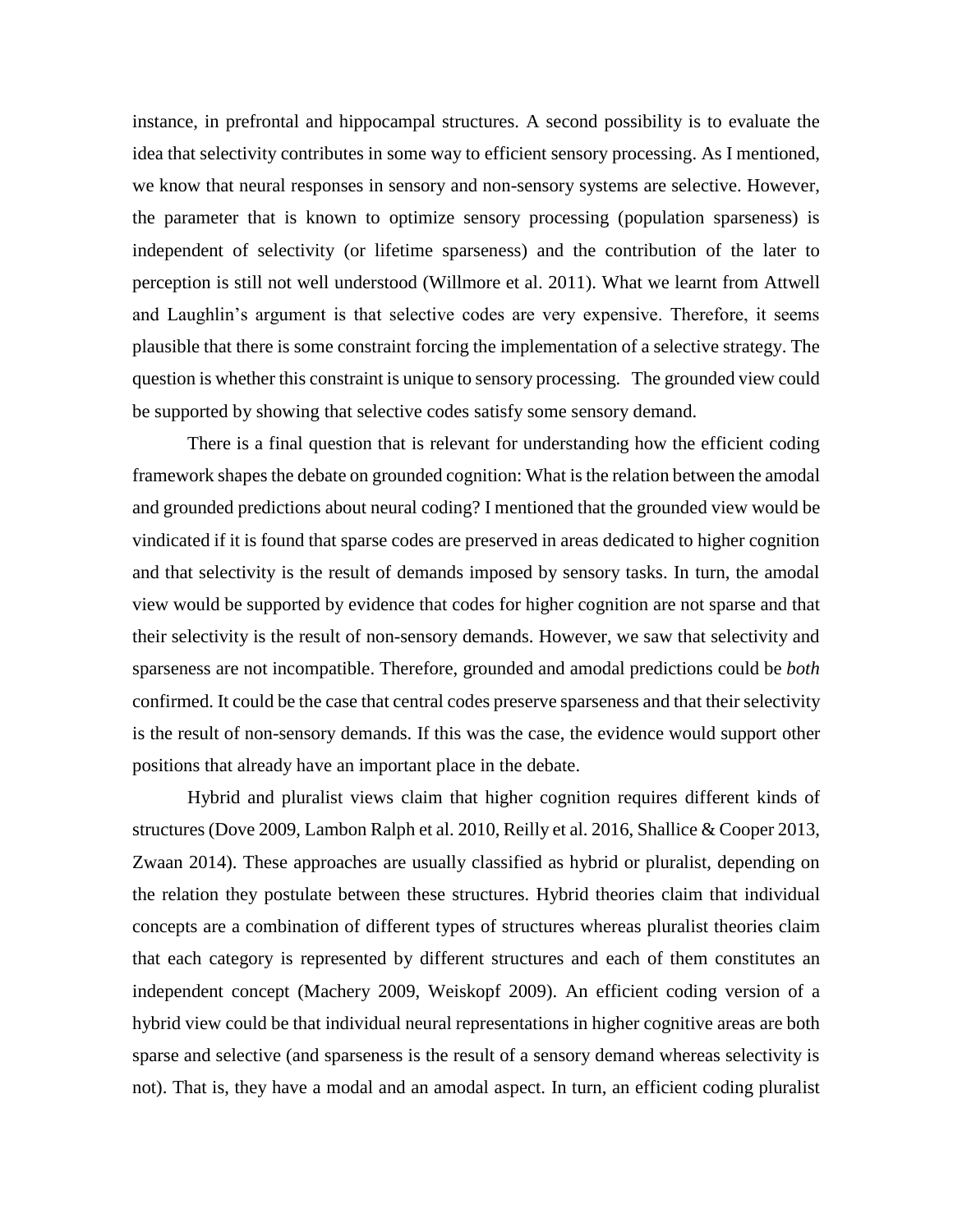view could be that some of these structures are selective but not sparse and others are sparse but not selective. These considerations show that the possible predictions about format that can be made by using the efficient coding framework are rich enough to characterize the different positions within the debate.

# **5. Conclusion**

I have argued that a substantial and empirically plausible version of the grounded approach affirms that concepts are structures with modal format situated outside perceptual systems. Elaborating on a suggestion advanced by grounded theorists, I proposed that modal codes are those that were developed or adapted to satisfy specific informational demands imposed by sensory tasks. I showed that the efficient coding framework can be used to identify modal or amodal codes at the neural level, therefore making the debate on format empirically meaningful.

A first approximation to the efficient coding literature reveals that current models and physiological data do not provide conclusive support for or against the grounded view. However, they can be used to articulate predictions that grounded and amodal approaches can make regarding neural coding and specify the experimental and theoretical developments that must be advanced in order to confirm these predictions. Regarding the amodal view, a plausible hypothesis is that non-sensory neural structures dedicated to episodic and shortterm memory developed selective codes in order to satisfy demands imposed by learning tasks. I suggested that this proposal is appealing because selective coding seems ubiquitous in brain areas dedicated to higher cognition. However, further experimental research is required in order to show that the proposed PDP models are actually implemented by the relevant neural structures and to determine whether the tasks performed by these structures meet the conditions that make a distributed solution to the superposition problem impossible.

Regarding the grounded view, a promising proposal is that sparse codes in sensory systems evolved to respond to the statistical structure of their input signals. I mentioned that there is solid evidence both for the fact that sensory systems implement sparse codes and that sparse codes optimize the representation of sensory information. In this case, what is required is to determine whether downstream areas dedicated to higher cognition preserve sparseness. A different approach would be to determine whether the property that we know to be shared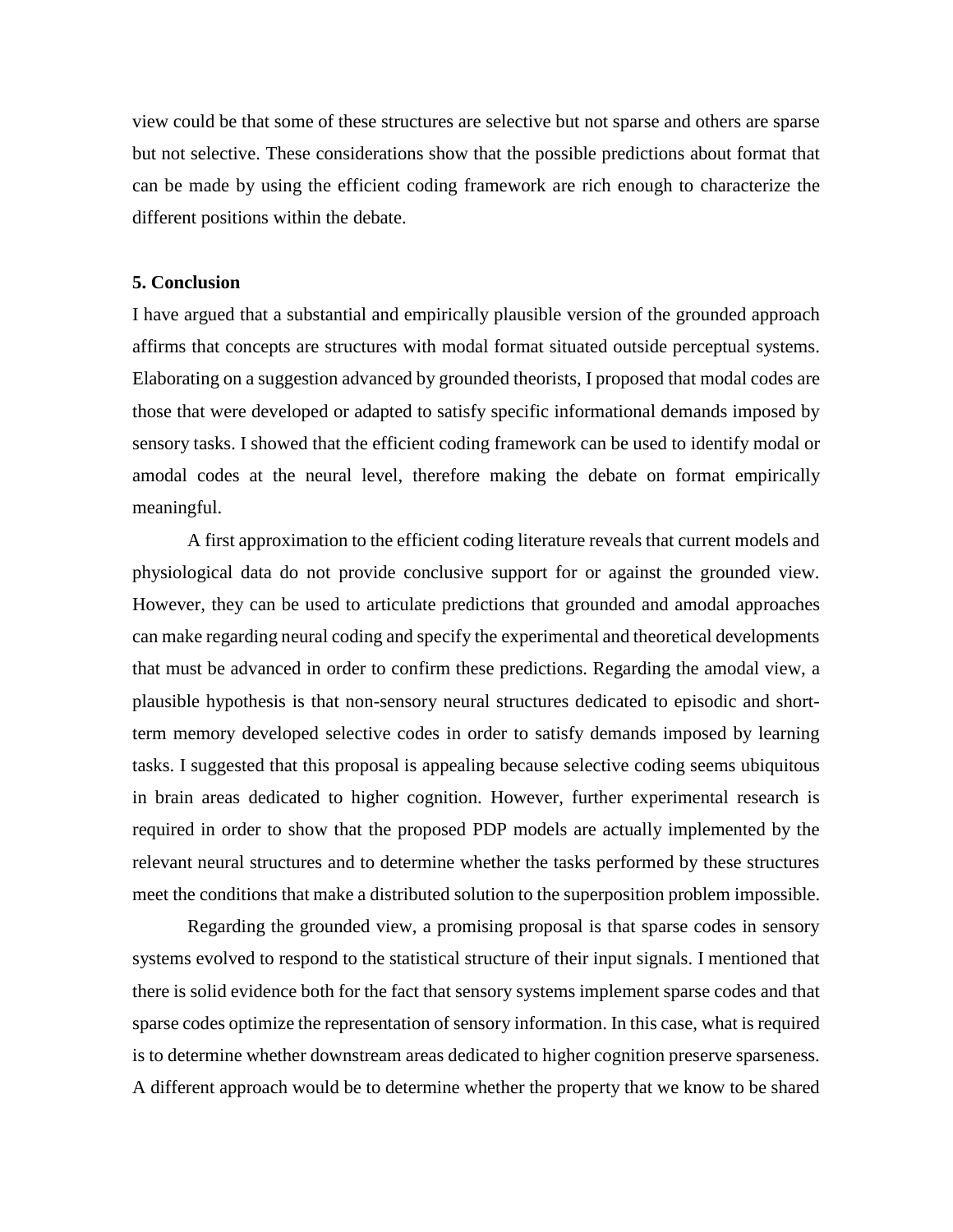by perceptual and non-perceptual codes (selectivity) plays a significant role in efficient sensory processing.

The fact that the efficient coding framework can be used to formulate empirically testable hypothesis about modal and amodal format motivates the introduction of the literature on neural coding into the discussion on grounded cognition. Efficient coding constitutes a prolific framework for thinking about how format is implemented at the neural level and how it is related to information processing.

#### **Acknowledgements**

I would like to thank the members of the Research Group on Cognition, Language and Perception (CLP) from Buenos Aires (Liza Skidelsky, Mariela Destéfano, Sergio Barberis, Sabrina Haimovici, Nicolás Serrano, Fernanda Velázquez Coccia and Cristial Stábile) for many early discussions of this material. I am also grateful to two anonymous reviewers for very helpful suggestions on crucial aspects of the manuscript. Finally, I am indebted to Julieta Picasso Cazón for ongoing support.

#### **References**

Alon, U. (2007a). *An Introduction to Systems Biology: Design Principles of Biological Circuits*. Boca Raton, FL: Chapman & Hall

Alon, U. (2007b). Network Motifs: Theory and Experimental Approaches. *Nature Reviews Genetics* 8:450–61.

Allport, D. A. (1985). Distributed memory, modular subsystems and dysphasia. In: Newman, S. K., Epstein, R., editors. *Current perspectives in dysphasia*. Churchill Livingstone: New York.

Attneave, F. (1954). Some informational aspects of visual perception. *Psychol. Rev.* 61:183– 93.

Attwell, D. and Laughlin, S. B. (2001). An Energy Budget for Signaling in the Grey Matter of the Brain. *Journal of Cerebral Blood Flow and Metabolism* 21:1133–1145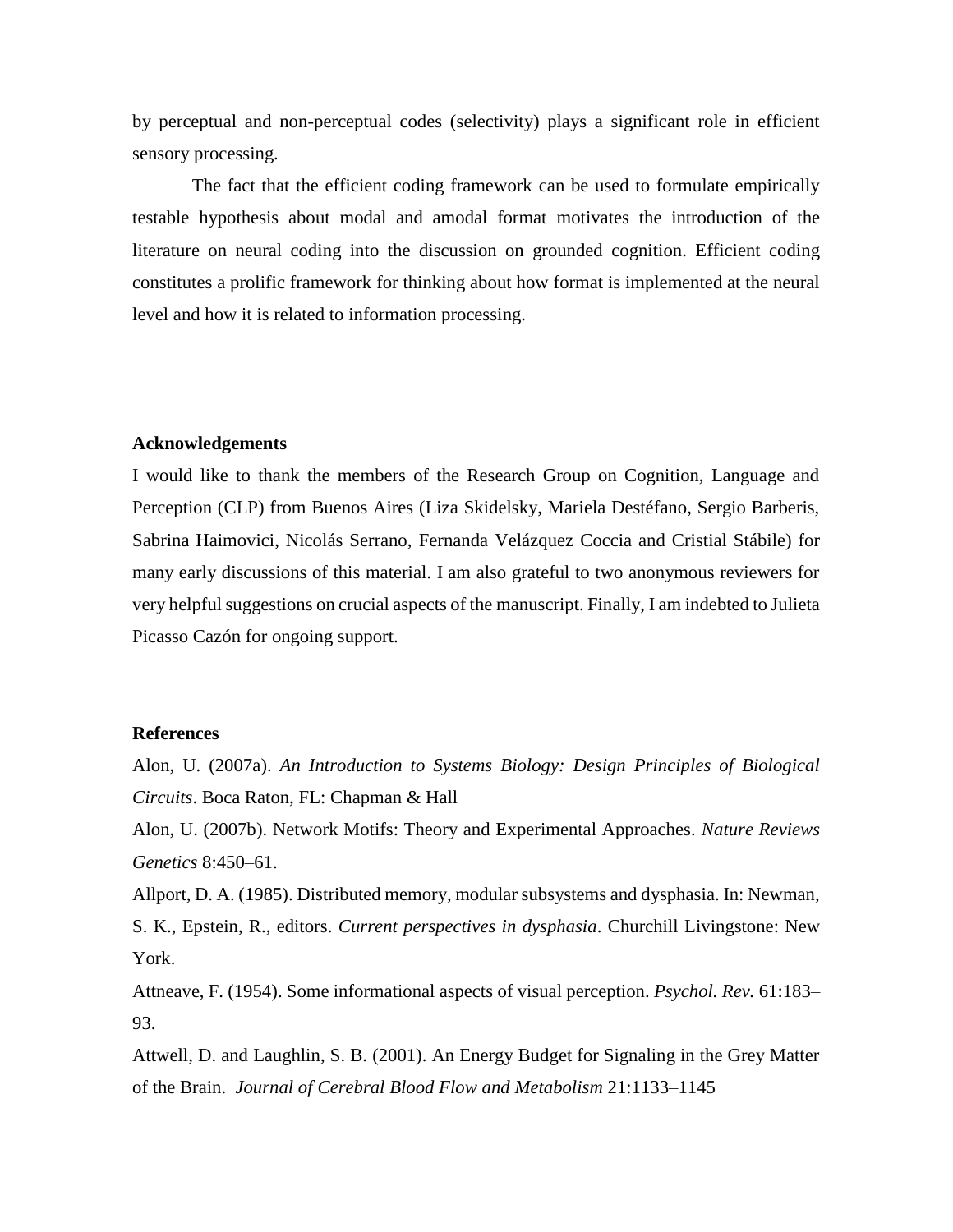Barlow, H. B. (1959). *Symposium on the Mechanization of Thought Processes*. H. M. Stationary, London, No. 10, pp. 535-539

Barlow, H. B. (1961). Possible principles underlying the transformation of sensory messages. In W. A. Rosenblith. (ed.) *Sensory Communication*. Cambridge, MA: MIT Press. pp. 217– 34.

Barsalou, L. W. (1999). Perceptual symbol systems. *Behavioral and Brain Sciences*, 22, 577– 609.

Barsalou, L.W., Simmons, W. K., Barbey, A. K.,& Wilson, C. D. (2003). Grounding conceptual knowledge in modality-specific systems. *Trends in Cognitive Sciences*, 7, 84–91. Barsalou, L.W. (2016). On staying grounded and avoiding Quixotic dead ends. *Psychonomic Bulletin & Review*, 23, 1122-1142

Binder, J. R., Desai, R. H. (2001). The neurobiology of semantic memory. *Trends in Cognitive Science* 15, 527–536.

Binder, J. R. (2016). In defense of abstract conceptual representations. *Psychonomic Bulletin & Review* 23, 1096-1108

Bell, A. J. & Sejnowski, T. J. (1997). The 'independent components' of natural scenes are edge filters. *Vision Res* 37, 3327-3338.

Botvinick, M. M., & Plaut, D. C. (2006). Short-term memory for serial order: A recurrent neural network model. *Psychological Review* 113, 201–233.

Bowers, J. S. (2009). On the biological plausibility of grandmother cells: Implications for neural network theories in psychology and neuroscience. *Psychological Review* 116, 220– 251.

Bowers, J. S. (2010). More on grandmother cells and the biological implausibility of PDP models of cognition: A reply to Plaut and McClelland (2010) and Quian Quiroga and Kreiman (2010). *Psychological Review* 117, 300–306.

Bowers, J. S., Vankov, I. I., Damian, M. F., & Davis, C. J. (2014). Neural networks learn highly selective representations in order to overcome the superposition catastrophe. *Psychological Review* 121(2), 248-261.

Bowers, J. S., Vankov, I. I., Damian, M. F., & Davis, C. J. (2016). Why do some neurons in cortex respond to information in a selective manner? Insights from artificial neural networks. *Cognition* 148, 47–63.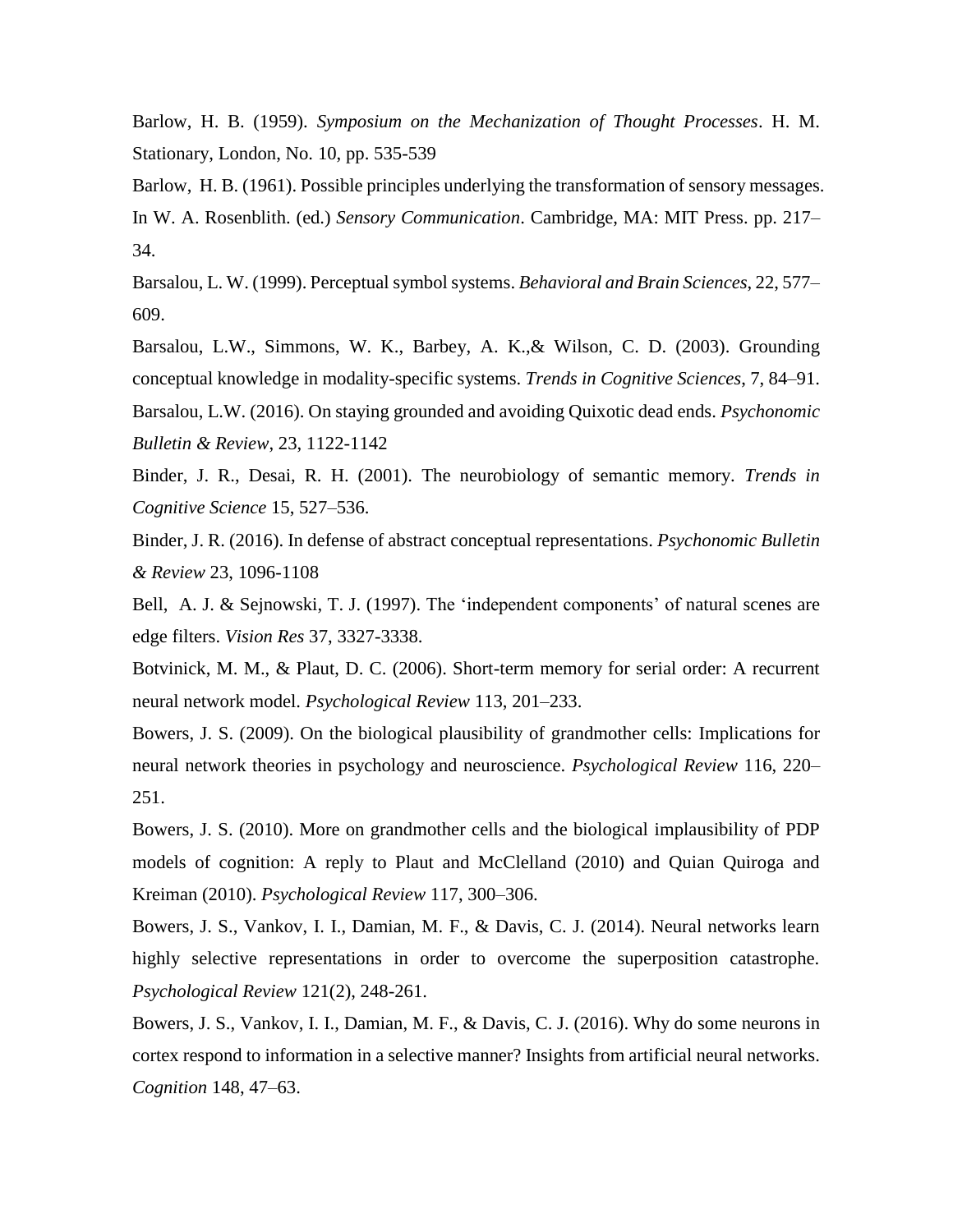Caramazza, A., & Mahon, B. Z. (2006). The organization of conceptual knowledge in the brain: The future's past and some future directions. *Cognitive Neuropsychology* 23, 13–38.

Carandini, M., & Heeger, D. J. (2012). Normalization as a canonical neural computation. *Nature Reviews Neuroscience*, 13(1), 51

Chao, L.L. & Martin, A. (2000). Representation of manipulable man-made objects in the dorsal stream. *Neuroimage* 12, 478–84.

Chirimuuta, M. (2014). Minimal models and canonical neural computations: The distinctness of computational explanation in neuroscience. *Synthese* 191, 127–153.

Chirimuuta, M. (2017). Explanation in Computational Neuroscience: Causal and Non-causal. *British Journal for the Philosophy of Science*. doi: 10.1093/bjps/axw034

Cowan, N. (2001). The magical number 4 in short-term memory: A reconsideration of mental storage capacity. *Behavioral and Brain Sciences* 24, 87–114.

Deen, B., & McCarthy, G. (2010). Reading about the actions of others: Biological motion imagery and action congruency influence brain activity. *Neuropsychologia* 48, 1607–1615.

Dehaene, S., Dehaene-Lambertz, G., & Cohen, L. (1998). Abstract representations of numbers in the animal and human brain. *Trends in Neurosciences* 21, 355–361.

DeWeese, M. R., Wehr, M., Zador, A. M. (2003). Binary spiking in auditory cortex. *J Neurosci* 23, 7940–7949.

Dove, G. (2009). Beyond perceptual symbols: A call for representational pluralism. *Cognition* 110 (3), 412-431.

Duncan, J. (2001). An adaptive coding model of neural function in prefrontal cortex. *Nat Rev Neurosci.* 2 (11), 820-829.

Eichenbaum H. (2014). Time cells in the hippocampus: a new dimension for mapping memories. *Nat Rev Neurosci.* 15 (11), 732-44.

Eichenbaum, H. (2016). Still searching for the engram. *Learn Behav.* 44 (3), 209-2.

Field, D. J. (1987). Relations between the statistics of natural images and the response properties of cortical cells. *J Opt Soc Am A* 4, 2379–2394.

Földiák, P. (2002). Sparse coding in the primate cortex, in M. A. Arbib (ed.) *The Handbook of Brain Theory and Neural Networks*, Second Edition, MIT Press. Pp. 1064-1068.

Földiák, P. & Endres, D. (2008). Sparse coding. *Scholarpedia*, 3 (1), 2984.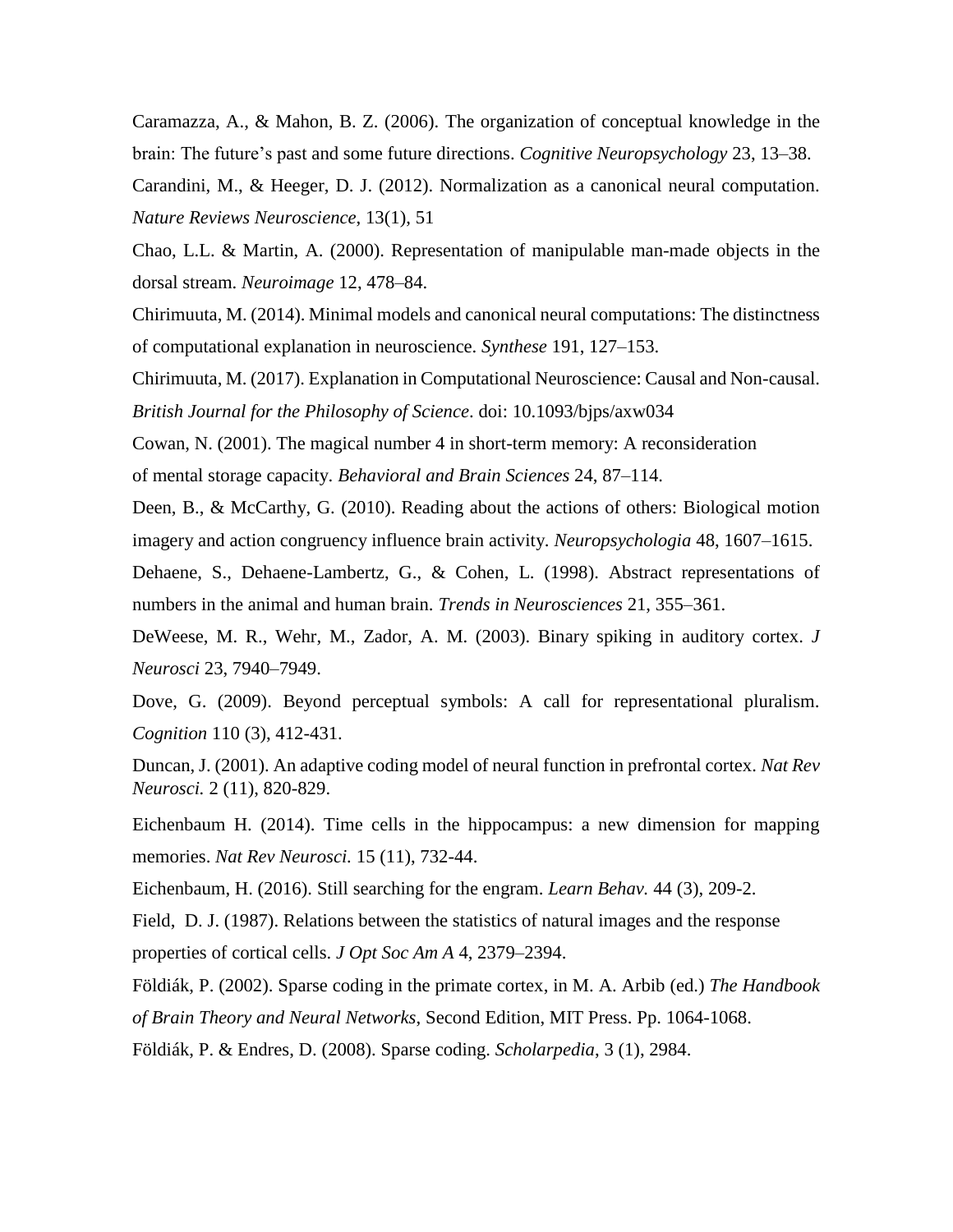Földiák, P. (2013). Sparse and explicit neural coding. En *Principles of Neural Coding*, R. Quian Quiroga y S. Panzeri (eds.). Boca Raton, FL: CRC press, pp 379-389.

Freedman, D. J., Riesenhuber, M., Poggio, T. & Miller, E. K. (2001). Categorical representation of visual stimuli in the primate prefrontal cortex. *Science* 291, 312–316.

Froudarakis E., Berens P., Ecker A. S., Cotton R. J., Sinz F. H., Yatsenko D., Saggau P., Bethge M., Tolias A.S. (2014). Population code in mouse V1 facilitates readout of natural scenes through increased sparseness. *Nat. Neurosci*. 7, 851–857.

Fusi, S., Miller, E. K. & Rigotti, M. (2016) Why neurons mix: high dimensionality for higher cognition. *Curr. Opin. Neurobiol*. 37, 66–74.

Fuster, J. M. (2015). *The Prefrontal Cortex*. Fifth Edition, San Diego: Academic Press.

Gage, N., & Hickok, G. (2005). Multiregional cell assemblies, temporal binding and the representation of conceptual knowledge in cortex: A modern theory by a "classical" neurologist, Carl Wernicke*. Cortex* 41 (6), 823–832.

Gallese, V., Lakoff, G. (2005). The brain's concepts: The role of the sensory-motor system in conceptual knowledge. *Cognitive Neuropsychology* 22, 455–479.

Gill, P. R., Mizumori, S. J. & Smith, D. M. (2011). Hippocampal episode fields develop with learning. *Hippocampus* 21, 1240–1249.

Glenberg, A. M., Gallese, V. (2012) Action-based language: A theory of language acquisition, comprehension, and production. *Cortex* 48: 905–922.

van Hateren, J. H., van der Schaaf, A. (1998). Independent component filters of natural images compared with simple cells in primary visual cortex. *Proc R Soc Lond B Biol Sci* 265, 359-366.

van Hateren, J. H., Ruderman, D. L. (1998). Independent component analysis of natural image sequences yields spatiotemporal filters similar to simple cells in primary visual cortex. *Proc R Soc Lond B Biol Sci* 265, 2315-2320.

Hauk, O., Johnsrude, I., Pulvermüller, F. (2004). Somatotopic Representation Of Action Words In Human Motor And Premotor Cortex. *Neuron* 41:301–307.

Hauk, O. & Tschentscher, N. (2013). The body of evidence: what can neuroscience tell us about embodied semantics? *Frontiers in Psychology* 4, 1–14.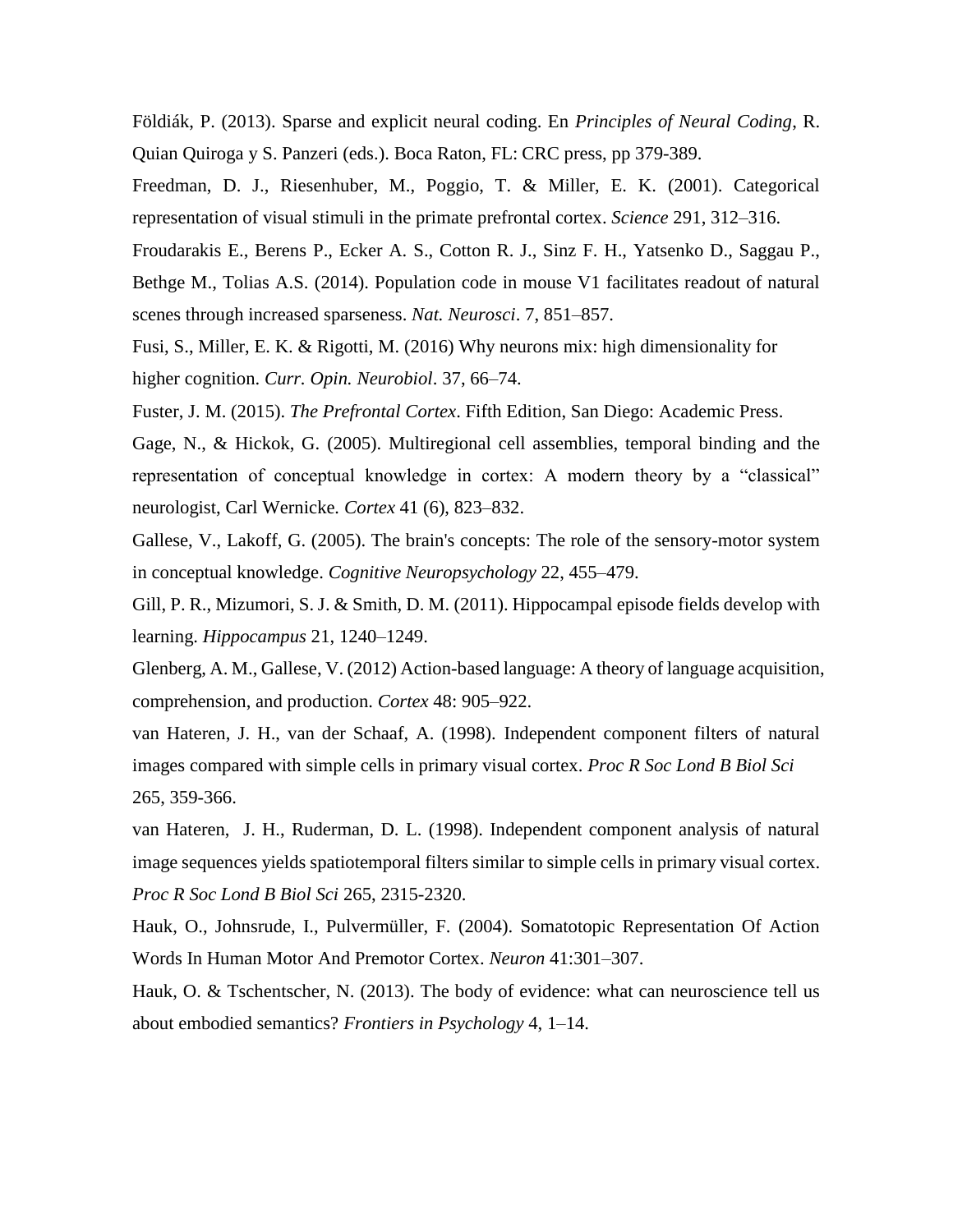Hillis, A. E., & Caramazza, A. (1995). Cognitive and neural mechanisms underlying visual and semantic processing: Implications from optic aphasia. *Journal of Cognitive Neuroscience* 7(4), 457–478.

Holtmaat, A., & Caroni, P. (2016). Functional and structural underpinnings of neuronal assembly formation in learning*. Nature Neuroscience* 19, 1553–1562.

Hyvarinen, A., Hoyer, P. O. (2000). Emergence of phase and shift invariant features by decomposition of natural images into independent feature subspaces. *Neural Comput* 12, 1705-1720.

Jamrozik, A., McQuire, M., Cardillo, E.R., & Chatterjee, A. (2016). Metaphor: Bridging embodiment to abstraction. *Psychonomic Bulletin & Review* 23, 1080-1089.

Kiefer, M. & Pulvermüller, F. (2011) Conceptual representations in mind and brain: Theoretical developments, current evidence and future directions. *Cortex* 48, 805–825.

Kosslyn, S.M. (1980). *Image and Mind*. Cambridge, MA: Harvard University Press.

Kosslyn, S. M., Thompson, W. L., & Ganis, G. (2006). *The case for mental imagery.* New York, NY: Oxford University Press.

Lambon Ralph, M., Sage, K., Jones, R. & Mayberry, E. (2010). Coherent concepts are computed in the anterior temporal lobes. *Proceedings of the National Academy of Sciences of the United States of America*, 107, 2717-2722.

Lambon Ralph, M. A. (2013). Neurocognitive insights on conceptual knowledge and its breakdown*. Philosophical transactions of the royal society* 369, 20120392.

Lehky S. R., Sejnowski, T. J., Desimone, R. (2005). Selectivity and sparseness in the responses of striate complex cells. *Vision Res* 45, 57-73.

Leshinskaya, A., & Caramazza, A. (2016). For a cognitive neuroscience of concepts: Moving beyond the grounding issue. *Psychonomic Bulletin & Review* 23, 991-1001.

Levy, W.B. & Baxter, R.A. (1996). Energy-efficient neural codes. *Neural Computation* 8, 531–543.

Machery, E. (2007). Concept empiricism: A methodological critique. *Cognition* 104 (1), 19- 46.

Machery, E. (2009), *Doing without Concepts*, Oxford, Oxford University Press.

Machery, E. (2016). The amodal brain and the offloading hypothesis*. Psychonomic Bulletin & Review* 23 (4), 1090-5.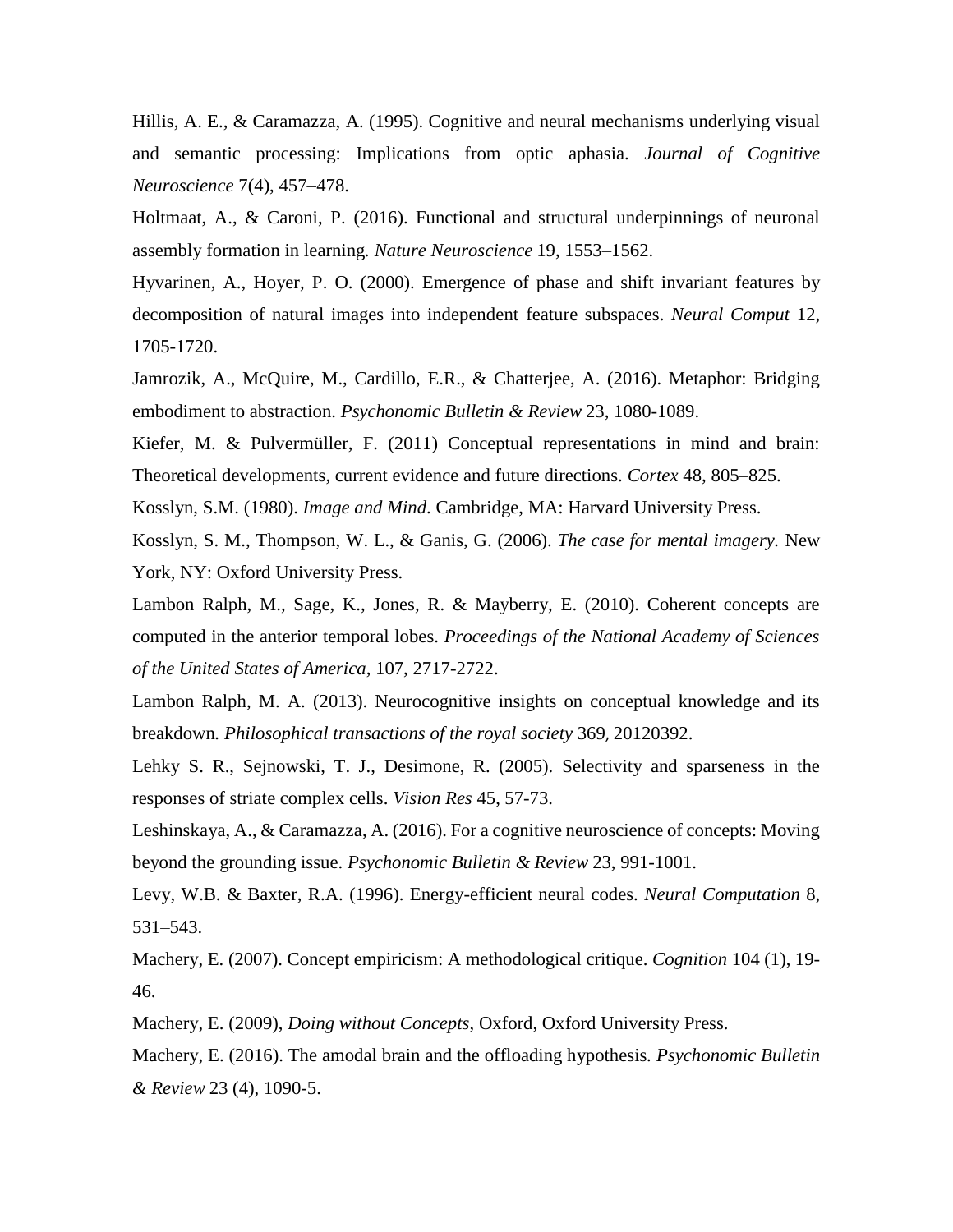Mahon, B. Z. (2015). What is embodied about cognition? *Language, Cognition and Neuroscience* 30, 420–429.

Manns, J. R., Howard, M. & Eichenbaum, H. (2007) Gradual changes in hippocampal activity support remembering the order of events. *Neuron* 56, 530–540.

Martin, A. (2007). The representation of object concepts in the brain. *Annual Review of Psychology* 58, 25–45.

Martin, A. (2009). Circuits in mind: The neural foundations for object concepts. In M. S. Gazzaniga (Ed.), *The cognitive neurosciences,* 4th ed., Cambridge, MA: MIT Press. pp. 1031–1045.

Martin, A. (2016). GRAPES—Grounding representations in action, perception, and emotion systems: How object properties and categories are represented in the human brain. *Psychonomic Bulletin & Review*. 23: 979-90

Martin, A., Haxby, J. V., Lalonde, F. M., Wiggs, C.L., Ungerleider, L. G. (1995). Discrete cortical regions associated with knowledge of color and knowledge of action. *Science* 270 , 102–5.

Marr, D. (1971). Simple memory: A theory for archicortex. *Philosophical Transactions of the Royal Society of London. Series B: Biological Sciences*, 262 (841), 23–81.

McCaffrey, J., & Machery, E. (2012). Philosophical issues about concepts. *Wiley Interdisciplinary Reviews: Cognitive Science*, 3 (2), 265-279.

McDonald, C. J., Lepage, K. Q., Eden, U. T. & Eichenbaum, H. (2011). Hippocampal "time cells" bridge the gap in memory for discontiguous events. *Neuron* 71, 737–749 (2011).

Mély, D. A. & Serre, T. (2017). Towards a Theory of Computation in the Visual Cortex. In Zhao Q. (ed.) *Computational and Cognitive Neuroscience of Vision. Cognitive Science and Technology*. Springer, Singapore, pp. 59-84.

Meteyard, L., Rodriguez-Cuadrado, S., Bahrami, B., Vigliocco, G. (2012) Coming of age: A review of embodiment and the neuroscience of semantics. *Cortex* 48, 788–804.

Milo, R., Shen-Orr, S., Itzkovitz, S., Kashtan, N., Chklovskii, D., & Alon, U. (2002). Network motifs: Simple building blocks of complex networks*. Science* 298, 824–827.

Muzzio, I. A., Levita, L., Kulkarni, J., Monaco, J., Kentros, C., Stead, M., Abbott, L. F., Kandel, E. R. (2009). Attention Enhances the Retrieval and Stability of Visuospatial and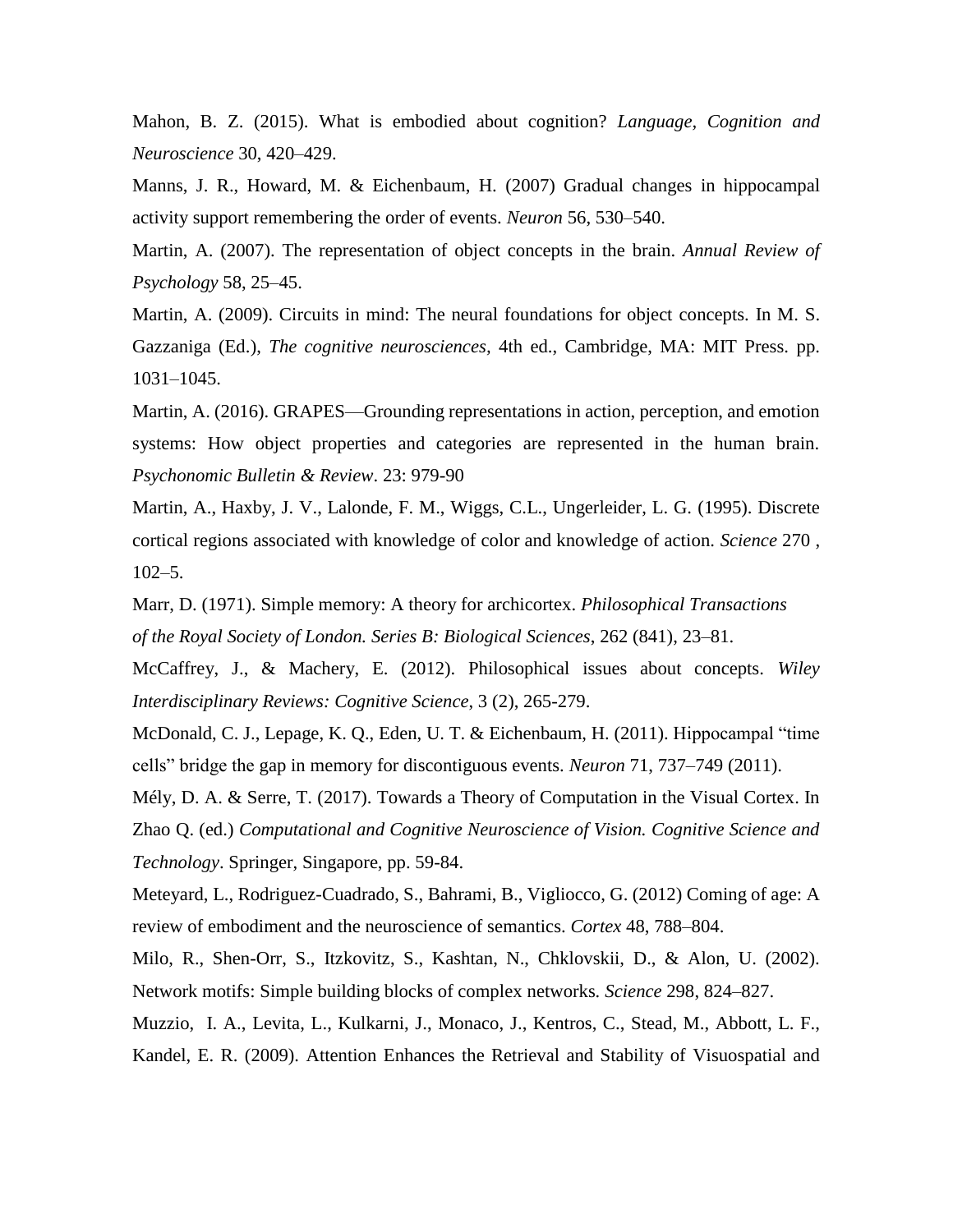Olfactory Representations in the Dorsal Hippocampus*. PLoS Biol* 7(6): e1000140. doi:10.1371/journal.pbio.1000140.

Neininger, B., and Pulvermüller, F. (2003). Word-category specific deficits after lesions in the right hemisphere. *Neuropsychologia* 41, 53–70.

Nieder A. (2016). The neuronal code for number. *Nature Reviews Neuroscience* 17,366-82.

O'Keefe, J., & Dostrovsky, J. (1971). The hippocampus as a spatial map: Preliminary evidence from unit activity in the freely-moving rat. *Brain Research*, 34, 171–175.

Olshausen, B. A., Field, D. J. (1996). Emergence of simple-cell receptive field properties by learning a sparse code for natural images. *Nature* 381:607–9.

Olshausen, B. A., & Field, D. J. (2004). Sparse coding of sensory inputs. *Current Opinion in Neurobiology* 14(4), 481-487.

O'Reilly, R. C., & Busby, R. S. (2001). Generalizable relational binding from coarse-coded distributed representations. *Advances in Neural Information Processing Systems* 14, 75–82. Page, M. P. A. (2000). Connectionist modeling in psychology; A localist manifesto. *Behavioral and Brain Sciences* 23, 443-467.

Palm, G., Knoblauch, A., Hauser, F., Schüz, A. (2014). Cell assemblies in the cerebral cortex. *Biological cybernetics* 108, 559-572.

Pastalkova, E., Itskov, V., Amarasingham, A. & Buzsáki, G. (2008). Internally generated cell assembly sequences in the rat hippocampus. *Science* 321, 1322–1327.

Perez-Orive, J., Mazor, O., Turner, G. C., Cassenaer, S., Wilson, R. I., Laurent, G. (2002). Oscillations and sparsening of odor representations in the mushroom body. *Science* 297, 359– 365.

Plaut, D. C., & McClelland, J. L. (2010). Locating object knowledge in the brain: Comment on Bowers's (2009) attempt to revive the grandmother cell hypothesis. *Psychological Review*, 117, 284–288.

Piazza, M., Mechelli, A., Price, C. J., & Butterworth, B. (2006). Exact and approximate judgements of visual and auditory numerosity: An fMRI study*. Brain Research* 1106, 177– 88.

Prinz, J. (2002). *Furnishing the Mind: Concepts and Their Perceptual Basis*. Cambridge, MA: MIT Press.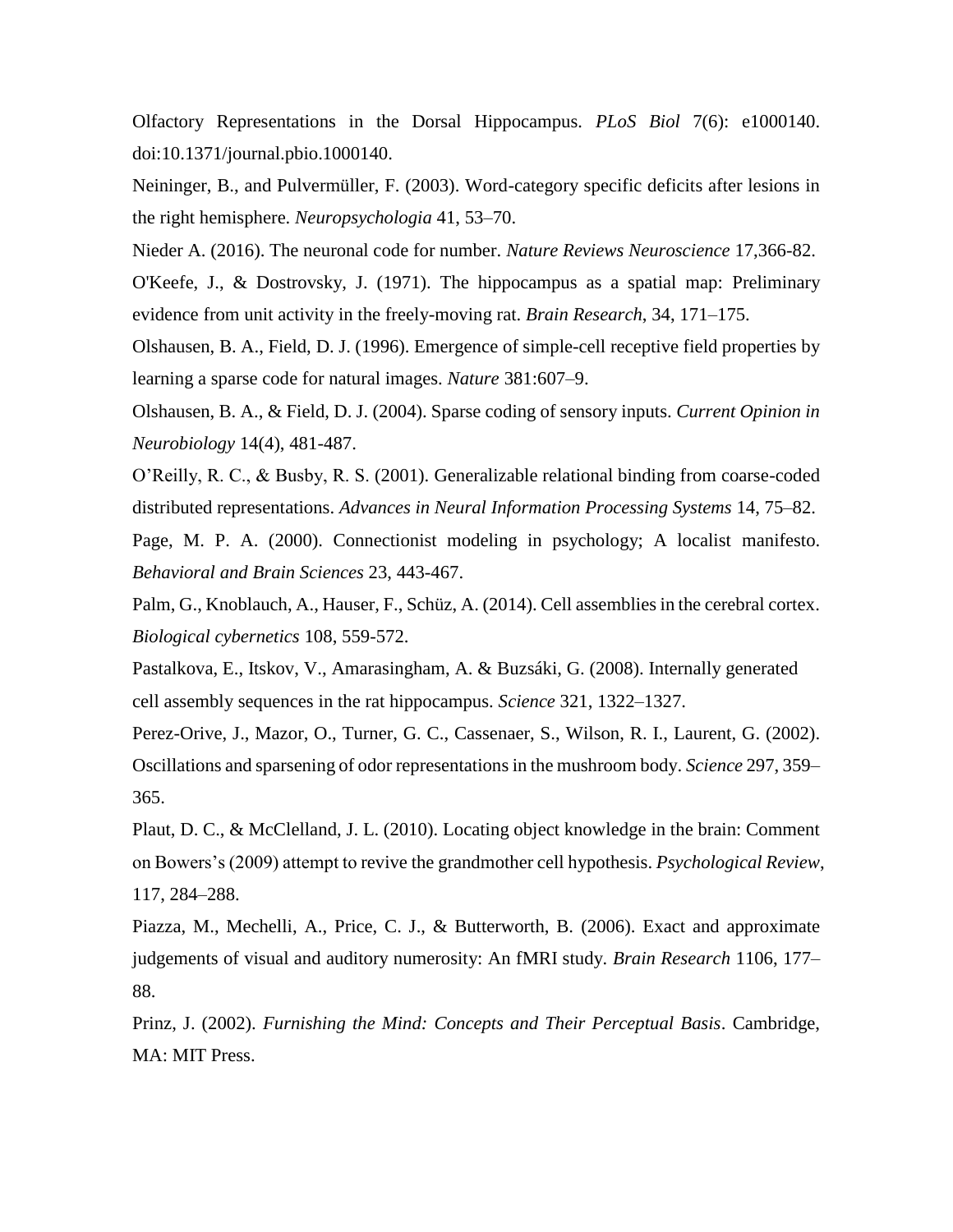Pulvermüller, F. (1999). Words in the brain's language. *Behavioral and Brain Sciences*, 22, 253–336.

Pulvermüller, F. (2001). Brain reflections of words and their meaning. *Trends in Cognitive Sciences* 5, 517-524.

Pulvermüller, F. (2005). Brain mechanisms linking language and action. *Nat. Rev. Neurosci*. 6, 576–582.

Pulvermüller, F. (2013). Semantic embodiment, disembodiment or misembodiment? In search of meaning in modules and neuron circuits. *Brain and Languag*, 127, 86–103.

Pylyshyn, Z. (2003). Return of the mental image: Are there really pictures in the brain? *Trends in Cognitive Sciences*, 7, 113–118.

Quian Quiroga R, Panzeri S. (2009). Extracting information from neural populations: Information theory and decoding approaches*. Nat Rev Neurosci* 10:173–185.

Quian Quiroga, R., Panzeri, S. (2013). *Principles of Neural Coding*, CRC press, Boca Raton, FL.

Quiroga, R., Reddy, L., Kreiman, G., Koch, C., & Fried, I. (2005). Invariant visual representation by single neurons in the human brain. *Nature* 435, 1102–7.

Reilly, J., Peelle, J., Garcia, A. & Crutch, S. (2016). Linking somatic and symbolic representation in semantic memory: the dynamic multilevel reactivation framework. *Psychonomic Bulletin & Review*, 23, 1002-1014.

Reynolds, J. (2009). Canonical Neural Computation: A Summary and a Roadmap. A Workshop at Villa La Pietra, Florence, 17-19 April 2009.

Rigotti, M., Barak, O., Warden, M. R., Wang, X., Daw, N. D., Miller, E. K. & Fusi, S. (2013). The importance of mixed selectivity in complex cognitive tasks. *Nature* 497, 585–590.

Rogers, T. T. & McClelland, J. L. (2014). Parallel Distributed Processing at 25: Further Explorations in the Microstructure of Cognition. *Cogn Sci* 38, 1024–1077.

Saygin, A. P., McCullough, S., Alac, M., & Emmorey, K. (2010). Modulation of BOLD response in motion-sensitive lateral temporal cortex by real and fictive motion sentences. *Journal of Cognitive Neuroscience*, 22, 2480–2490.

Shallice, T. & Cooper, R. (2013). Is there a semantic system for abstract words? *Frontiers in Human Neuroscience*, 7, 1-10.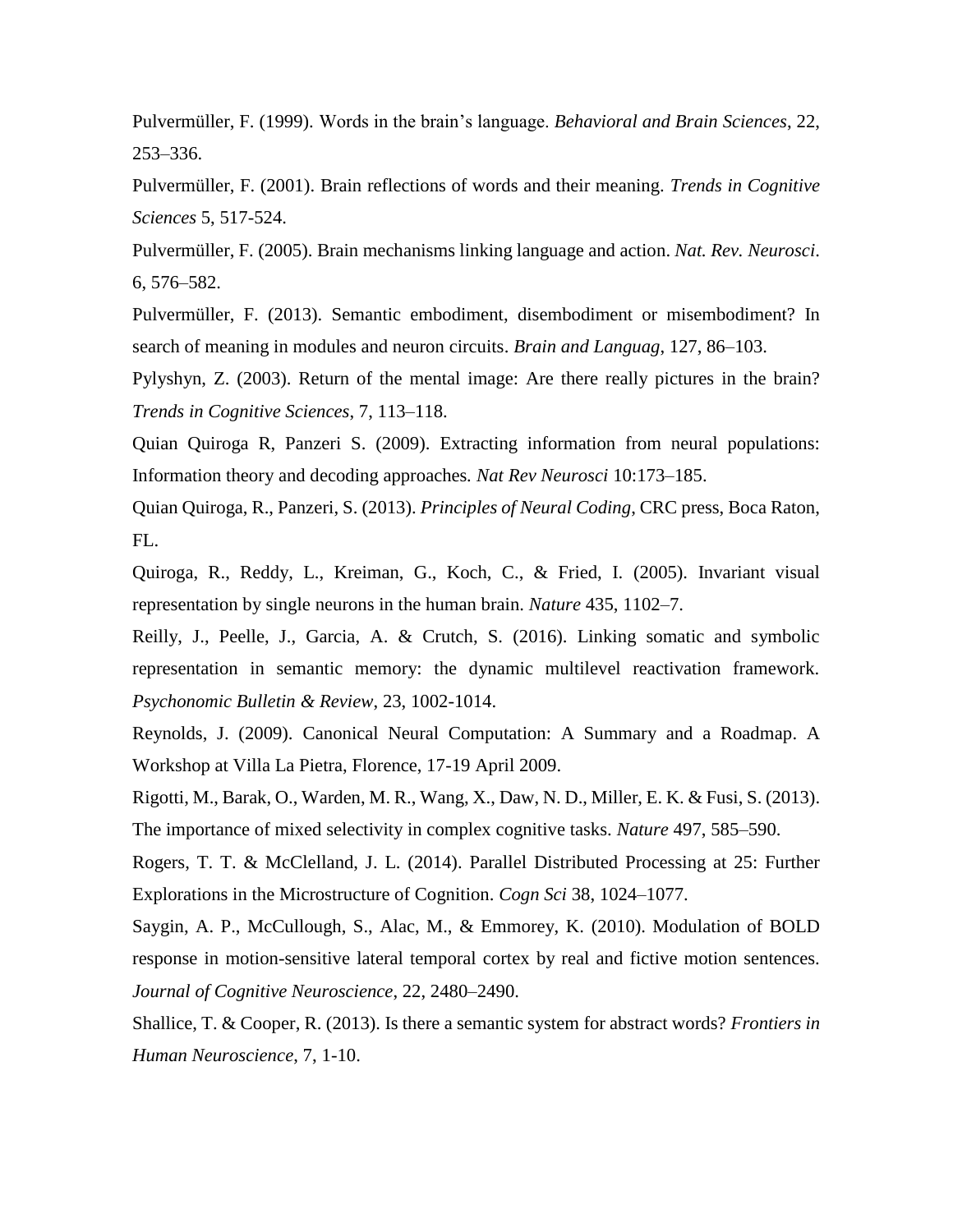Shen-Orr, S. S., Milo, R., Mangan, S., & Alon, U. (2002). Network motifs in the transcriptional regulation network of Escherichia coli. *Nature Genetics* 31, 64–68.

Smith, F.W.,& Goodale,M. A. (2015). Decoding visual object categories in early somatosensory cortex. *Cerebral Cortex* 25, 1020–1031

Sokoloff, L. (1989). Circulation and energy metabolism of the brain. In G. J. Siegel,. W. Agranoff, R. W. Albers, and P. B. Molinoff, eds., *Basic Neurochemistry: Molecular, Cellular, and Medical Aspects,* 4th ed., pp. 565-590. Raven Press, New York.

Solomon, K. O., & Barsalou, L. W. (2001). Representing properties locally*. Cognitive Psychology*, 43, 129–169.

Stokes, M.G., Kusunoki, M., Sigala, N., Nili, H., Gaffan, D., and Duncan, J. (2013). Dynamic coding for cognitive control in prefrontal cortex. *Neuron* 78, 364–375.

Stopfer M. (2007). Olfactory processing: massive convergence onto sparse codes. *Curr Biol* 17: R363–R364.

Swindale, N. V. (2008). Visual map. *Scholarpedia*, 3(6):4607.

Thorpe, S. (1995). Localized versus distributed representations. In Arbib, M. A. (ed.) *The handbook of brain theory and neural networks*. MIT Press.

Ustione, A. & Piston, D. W. (2011): A simple introduction to multiphoton microscopy. *J Microsc.* 243, 221-6.

Vergara, J., Rivera, N., Rossi-Pool, R., and Romo, R. (2016). A neural parametric code for storing information of more than one sensory modality in working memory. *Neuron* 89, 54– 62.

Von der Malsburg, C. (1986). Am I thinking assemblies? In G. Palm & A. Aertsen (Eds.), *Brain theory*. Berlin: Springer.

Warrington, E. K. (1975). The Selective impairment of semantic memory. *The Quarterly Journal of Experimental Psychology* 27, 635–657.

Weiskopf, D. (2009). The plurality of concepts, *Synthese* 169, pp. 145-173.

Willmore, B. & Tolhurst, D. J. (2001). Characterizing the sparseness of neural codes. *Network* 12, 255–270.

Willmore, B. D., Mazer, J. A., and Gallant, J. L. (2011). Sparse coding in striate and extrastriate visual cortex. *J. Neurophysiol*. 105, 2907–2919.